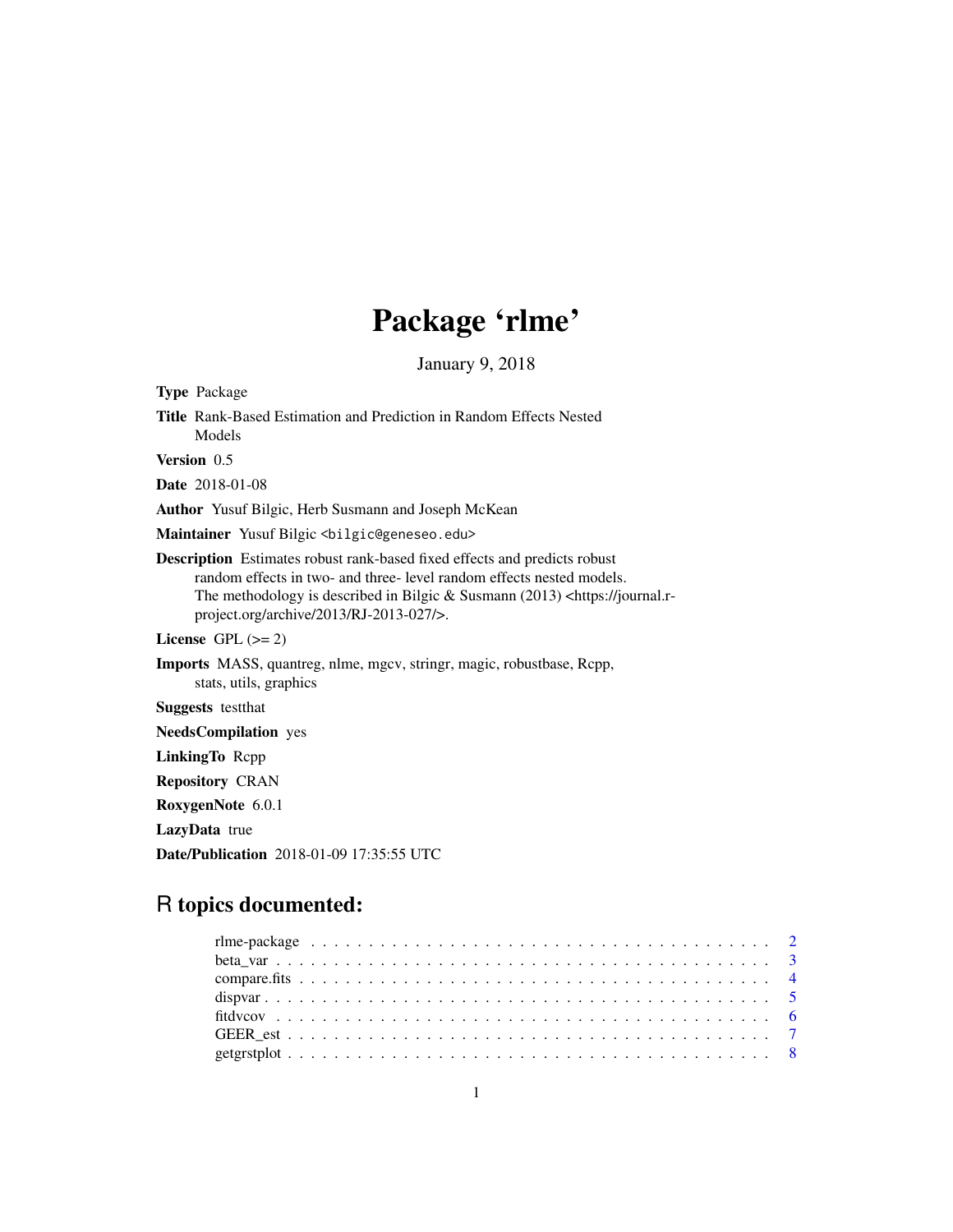# <span id="page-1-0"></span>2 rlme-package

|  | 9   |
|--|-----|
|  | -9  |
|  | -10 |
|  | 11  |
|  | -12 |
|  | -13 |
|  | -14 |
|  | -15 |
|  | -16 |
|  | 17  |
|  | -17 |
|  | -18 |
|  |     |
|  | 21  |
|  |     |
|  | 23  |
|  | 24  |
|  | 24  |
|  |     |
|  |     |

#### **Index** [26](#page-25-0)

rlme-package *rlme*

# Description

An R package for rank-based robust estimation and prediction in random effects nested models

#### Details

| Package: | rlme       |
|----------|------------|
| Type:    | Package    |
| Version: | 0.2        |
| Date:    | 2013-07-07 |
| License: | $GPL (=2)$ |
|          |            |

#### Author(s)

Yusuf Bilgic <bilgic@geneseo.edu>, Herb Susmann <hps1@geneseo.edu> and Joseph McKean <joemckean@yahoo.com>

Maintainer: Yusuf Bilgic <bilgic@geneseo.edu> or <yusuf.k.bilgic@gmail.com>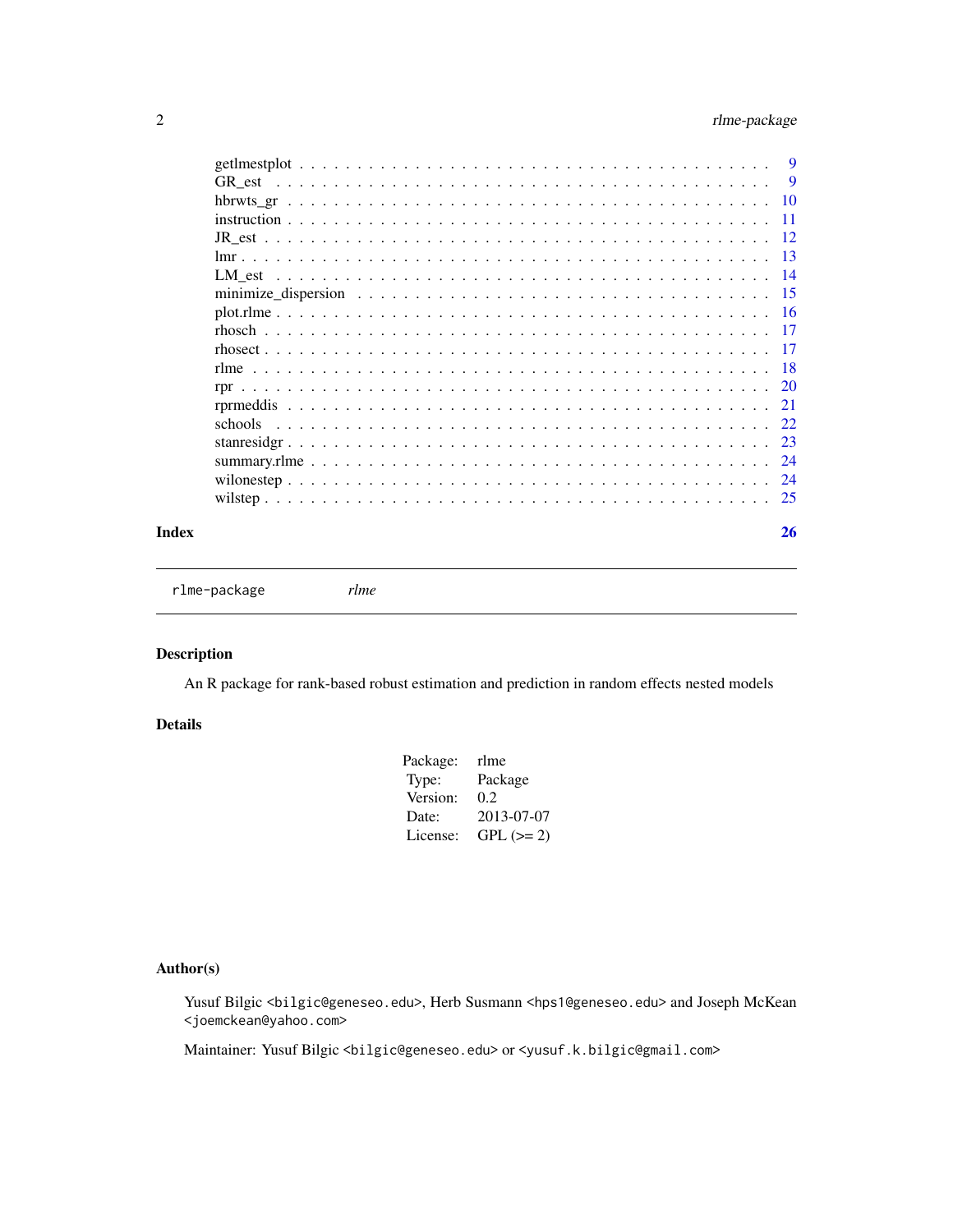<span id="page-2-0"></span>beta\_var 3

See Also

[rlme](#page-17-1)

#### Examples

```
library(rlme)
data(schools)
formula = y \sim 1 + sex + age + (1 | region) + (1 | region: school)
rlme.fit = rlme(formula, schools)
summary(rlme.fit)
```
beta\_var *Estimate fixed-effect variance for Joint Rank Method (JR) in threelevel nested design.*

#### Description

Fixed effect variance estimation for Joint Rank Method (JR). It assumes Compound Symmetric (CS) structure of error terms. For k-level design, there are k-1 intra/inter-class parameters to place in a correlation matrix of errors.

#### Usage

beta\_var(x, school, tauhat, v1, v2, v3, section, mat)

# Arguments

| $\mathsf{x}$   | Data frame of covariates.                                                                                                          |
|----------------|------------------------------------------------------------------------------------------------------------------------------------|
| school         | A vector of cluster.                                                                                                               |
| tauhat         | This is obtained from Rank-based fitting. tauhat here~~                                                                            |
| v <sub>1</sub> | This is 1, main diagonal element for correlation matrix of observations. Corre-<br>lation of an observation with itself is 1.      |
| v <sub>2</sub> | Intra-cluster correlation coefficient.                                                                                             |
| v <sub>3</sub> | Intra-subcluster correlation coefficient.                                                                                          |
| section        | A vector of subclusters, nx1.                                                                                                      |
| mat            | A matrix of numbers of observations in subclusters. Dimension is Ixmax (number<br>of subclusters). Each row indicates one cluster. |

#### Details

Correlation coefficients are obtained using Moment Estimates. See Klole et. al (2009), Bilgic (2012) and HM (2012)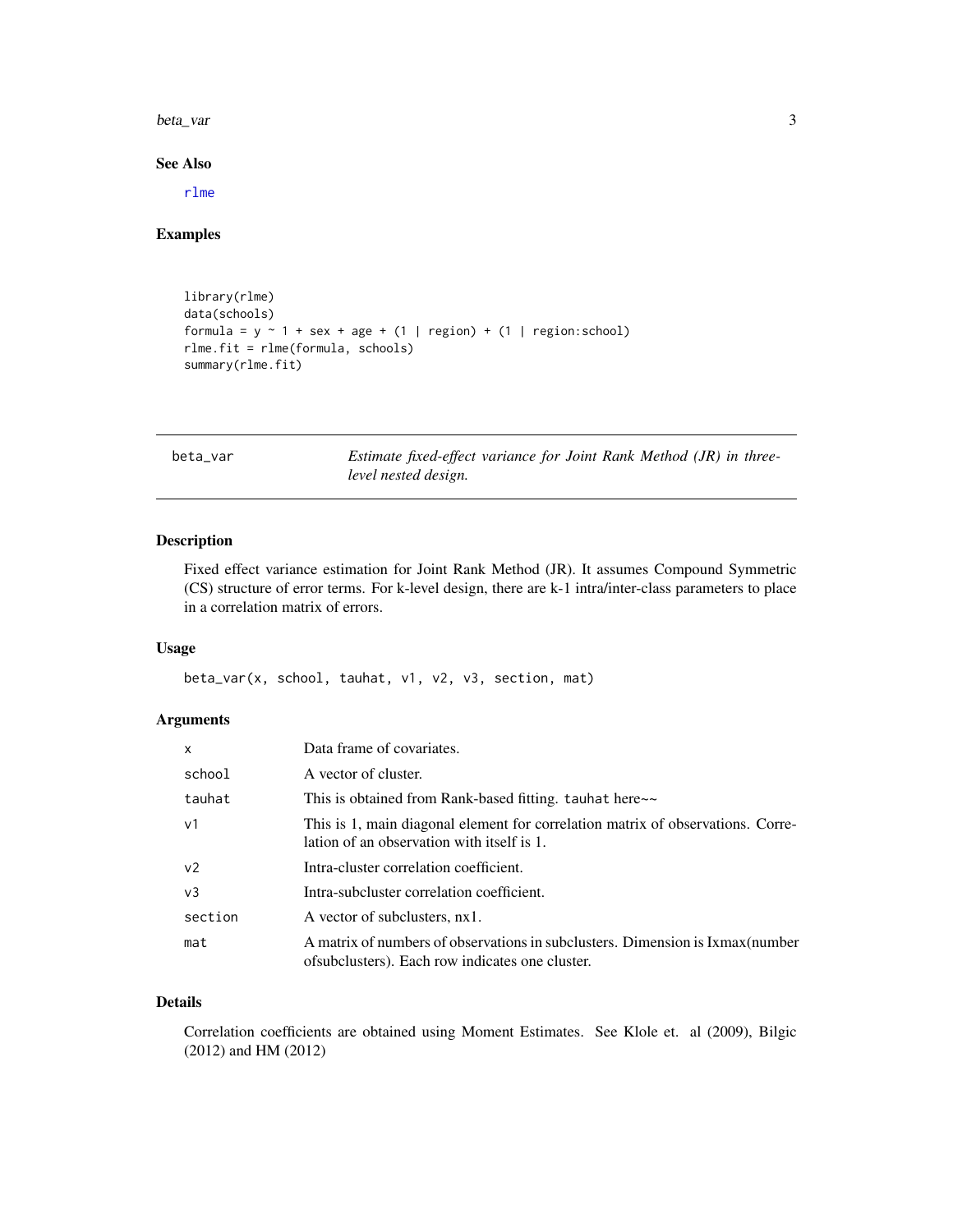# <span id="page-3-0"></span>4 compare.fits

#### Value

var The variance of fixed estimated.

#### Author(s)

Yusuf Bilgic

# References

Y. K. Bilgic. Rank-based estimation and prediction for mixed effects models in nested designs. 2012. URL http://scholarworks.wmich.edu/dissertations/40. Dissertation.

J. Kloke, J. W. McKean and M. Rashid. Rank-based estimation and associated inferences for linear models with cluster correlated errors. Journal of the American Statistical Association, 104(485):384- 390, 2009.

T. P. Hettmansperger and J. W. McKean. Robust Nonparametric Statistical Methods. Chapman Hall, 2012.

<span id="page-3-1"></span>compare.fits *Compare Fits*

# Description

Compares two model fits. It returns tdbeta value and cfits values of two fits. The function uses the fixed effects estimates from fit 1 and fit 2 along with the covariance of the rank-based fit.

## Usage

```
compare.fits(x, fit1, fit2)
```
#### Arguments

| x    | Matrix of covariates  |
|------|-----------------------|
| fit1 | A class of type rlme. |
| fit2 | A class of type rlme. |

#### Value

Returns tdbeta and cfits values.

#### See Also

[fitdvcov](#page-5-1)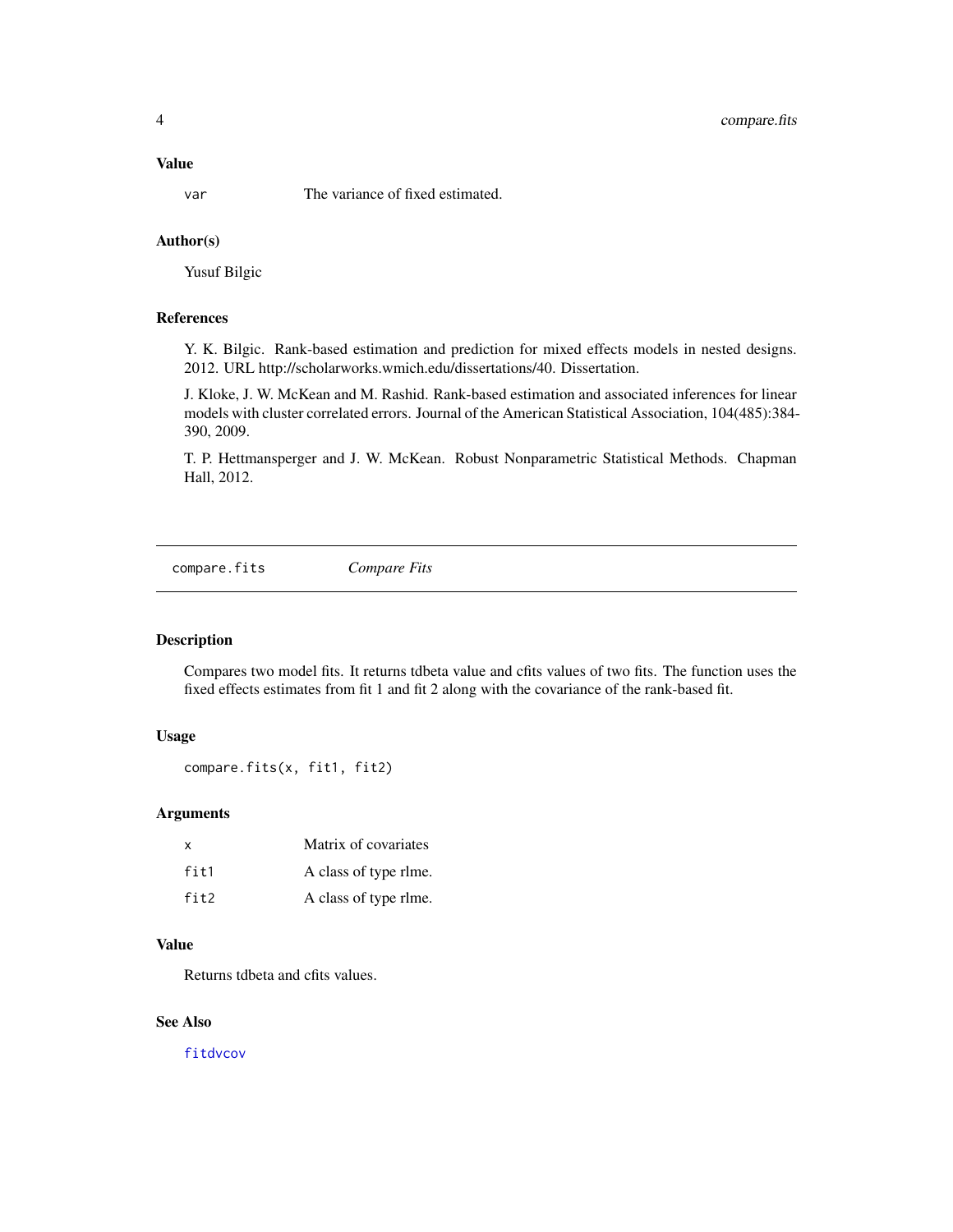#### <span id="page-4-0"></span>dispvar 500 m states of the states of the states of the states of the states of the states of the states of the states of the states of the states of the states of the states of the states of the states of the states of th

# Examples

```
data(schools)
model = y \sim 1 + sex + age + (1 | region) + (1 | region:school)
# Extract covariants into matrix
cov = as.matrix(data.frame(schools[,"sex"], schools[,"age"]))
# Fit the models using each method
reml.fit = rlme(model, schools, method="reml")
gr.fit = rlme(model, schools, method="gr")
compare.fits(cov, reml.fit, gr.fit)
```
<span id="page-4-1"></span>dispvar *Rank-based dispersion estimate.*

#### Description

This is an unbiased estimator with a correction factor for standard deviation when normal errors.

#### Usage

 $dispvar(x, score = 1)$ 

#### Arguments

x vector score score type - 1 or 2

#### References

T. P. Hettmansperger and J. W. McKean. Robust Nonparametric Statistical Methods. Chapman Hall, 2012.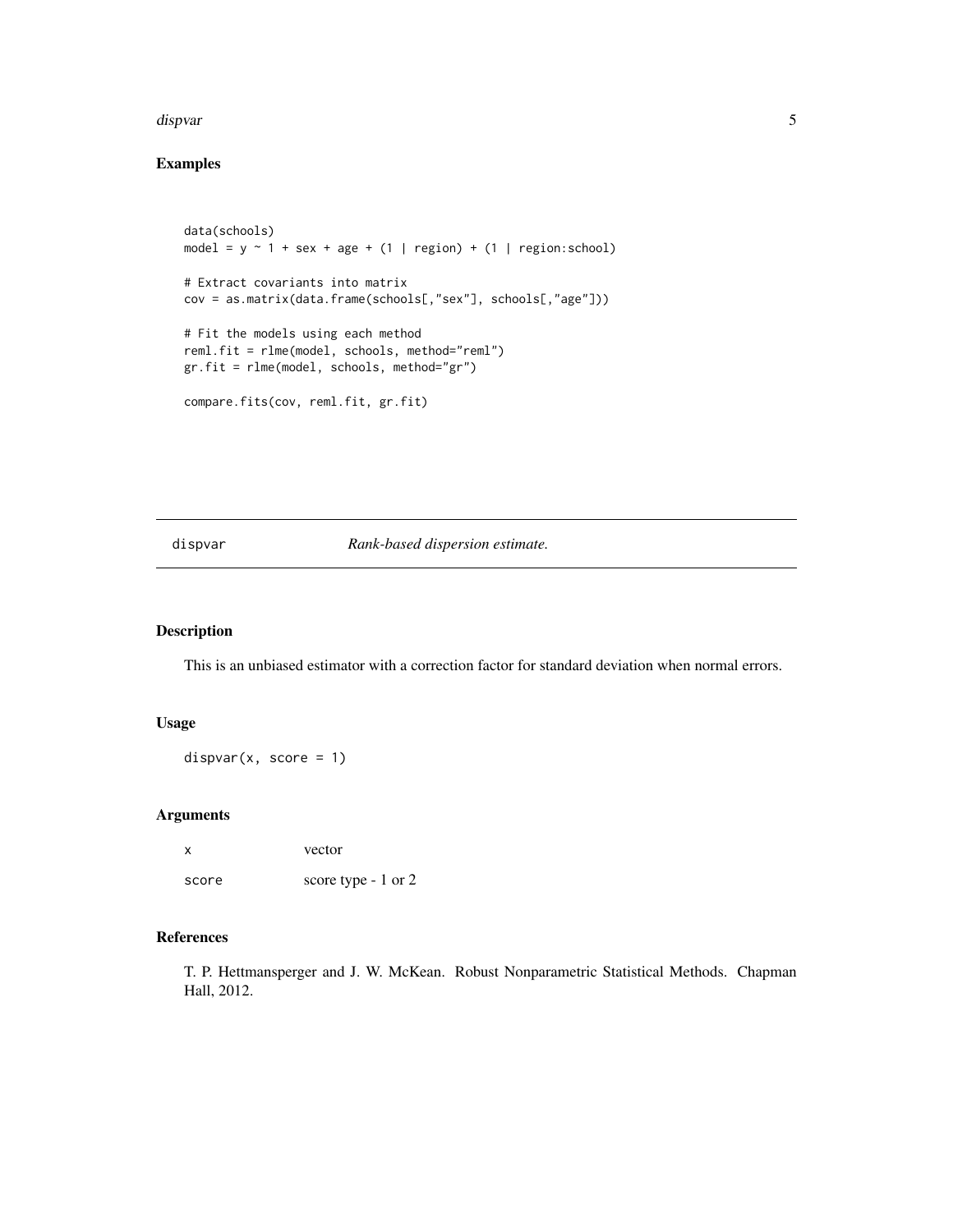<span id="page-5-1"></span><span id="page-5-0"></span>fitdvcov *Fitdvcov*

#### Description

Obtains measurement for the fits based on estimates beta1, beta2 and covariance matrix from a rank based methods.

#### Usage

```
fitdvcov(x1, beta1, beta2, vcw)
```
#### Arguments

| x1         | data                  |
|------------|-----------------------|
| beta1      | model 1 beta estimate |
| beta2      | model 2 beta estimate |
| <b>VCW</b> | variance matrix       |

#### See Also

[compare.fits](#page-3-1)

#### Examples

```
# Compare GR and JR methods
data(schools)
model = y \sim 1 + \text{sex} + \text{age} + (1 + \text{region}) + (1 + \text{region}:\text{school})# Extract covariants into matrix
cov = as.matrix(data.frame(schools[,"sex"], schools[,"age"]))
# Fit the models using each method
jr.fit = rlme(model, schools, method="jr")
gr.fit = rlme(model, schools, method="gr")
# Extract beta estimates, ignoring the intercept
jr.beta = jr.fit$fixed.effects$Estimate[c(2, 3)]
gr.beta = gr.fit$fixed.effects$Estimate[c(2, 3)]
# Extract beta variance matrix
var.b = jr.fit$var.b
fitdvcov(cov, jr.beta, gr.beta, var.b)
```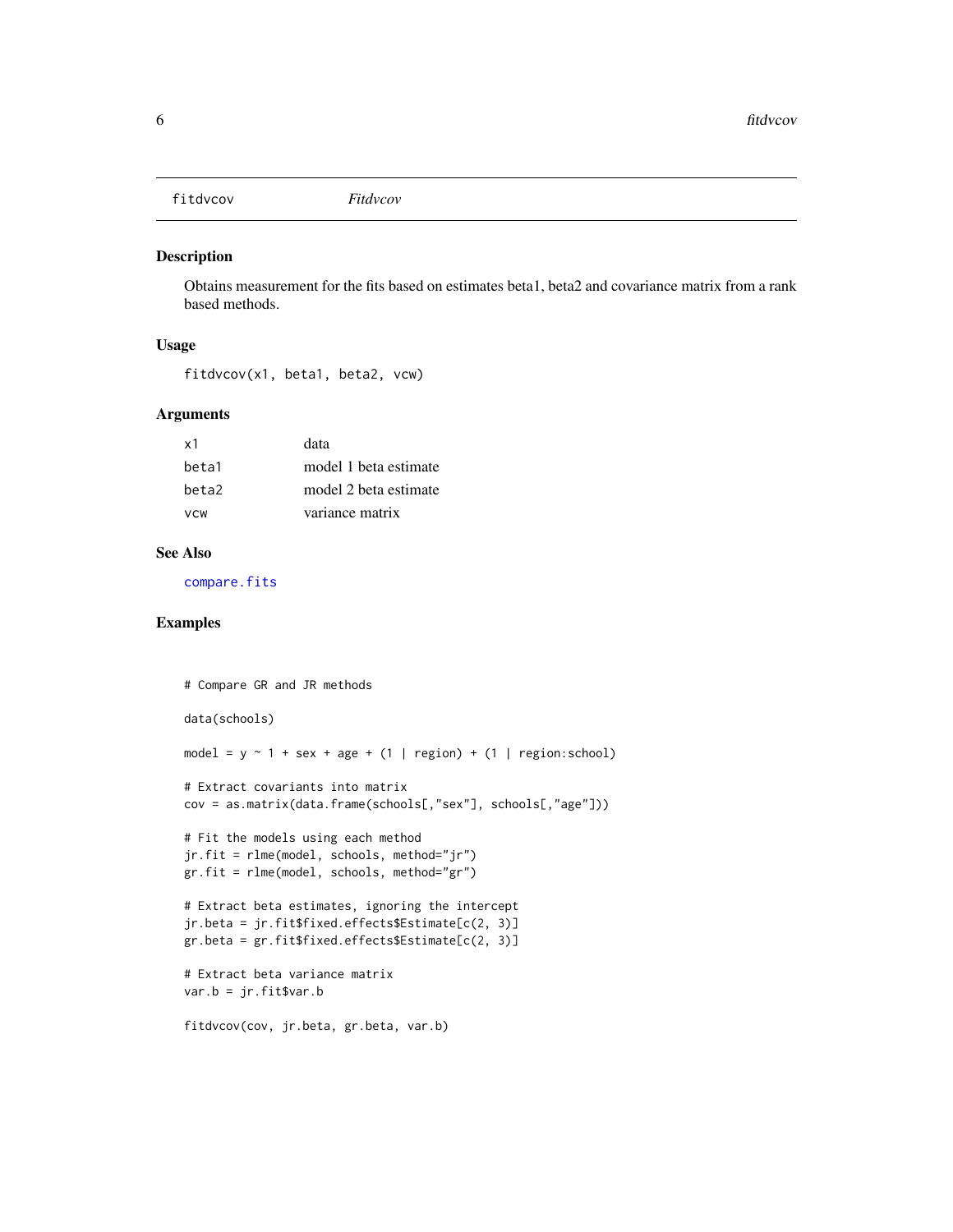<span id="page-6-0"></span>

# Description

The package rlme calls this function for gee method, one of the methods proposed in Bilgic's study (2012). Also see Kloke et al. (2013). concise (1-5 lines) description of what the function does. ~~

#### Usage

```
GEER_est(x, y, I, sec, mat, school, section, weight = "wil",
  rprpair = "hl-disp", verbose = FALSE)
```
# Arguments

| $\mathsf{x}$ | Design matrix, pxn, without intercept.                                                                                                    |
|--------------|-------------------------------------------------------------------------------------------------------------------------------------------|
| У            | Response vector of nx1.                                                                                                                   |
| $\mathbf I$  | Number of clusters.                                                                                                                       |
| sec          | A vector of subcluster numbers in clusters.                                                                                               |
| mat          | A matrix of numbers of observations in subclusters. Dimension is Ixmax (number<br>of subclusters). Each row indicates one cluster.        |
| school       | A vector of clusters, nx1.                                                                                                                |
| section      | A vector of subclusters, nx1.                                                                                                             |
| weight       | When weight="hbr", it uses hbr weights in GEE weights. By default, ="wil", it<br>uses Wilcoxon weights. See the theory in the references. |
| rprpair      | By default, it uses "hl-disp" in the random prediction procedure (RPP). Also,<br>"med-mad" would be an alternative.                       |
| verbose      | Boolean indicating whether to print out diagnostic messages.                                                                              |

#### Value

| theta      | Fixed effect estimates.                         |
|------------|-------------------------------------------------|
| ses        | Standard error for the fixed esimates.          |
| sigma      | Variances of cluster, subcluster, and residual. |
| ehat       | Raw error.                                      |
| ehats      | Independence error from last weighted step.     |
| effect sch | Cluster random error.                           |
| effect sec | Subcluster random error.                        |
| effect err | Epsilon error.                                  |

#### Author(s)

Yusuf K. Bilgic, yekabe@hotmail.com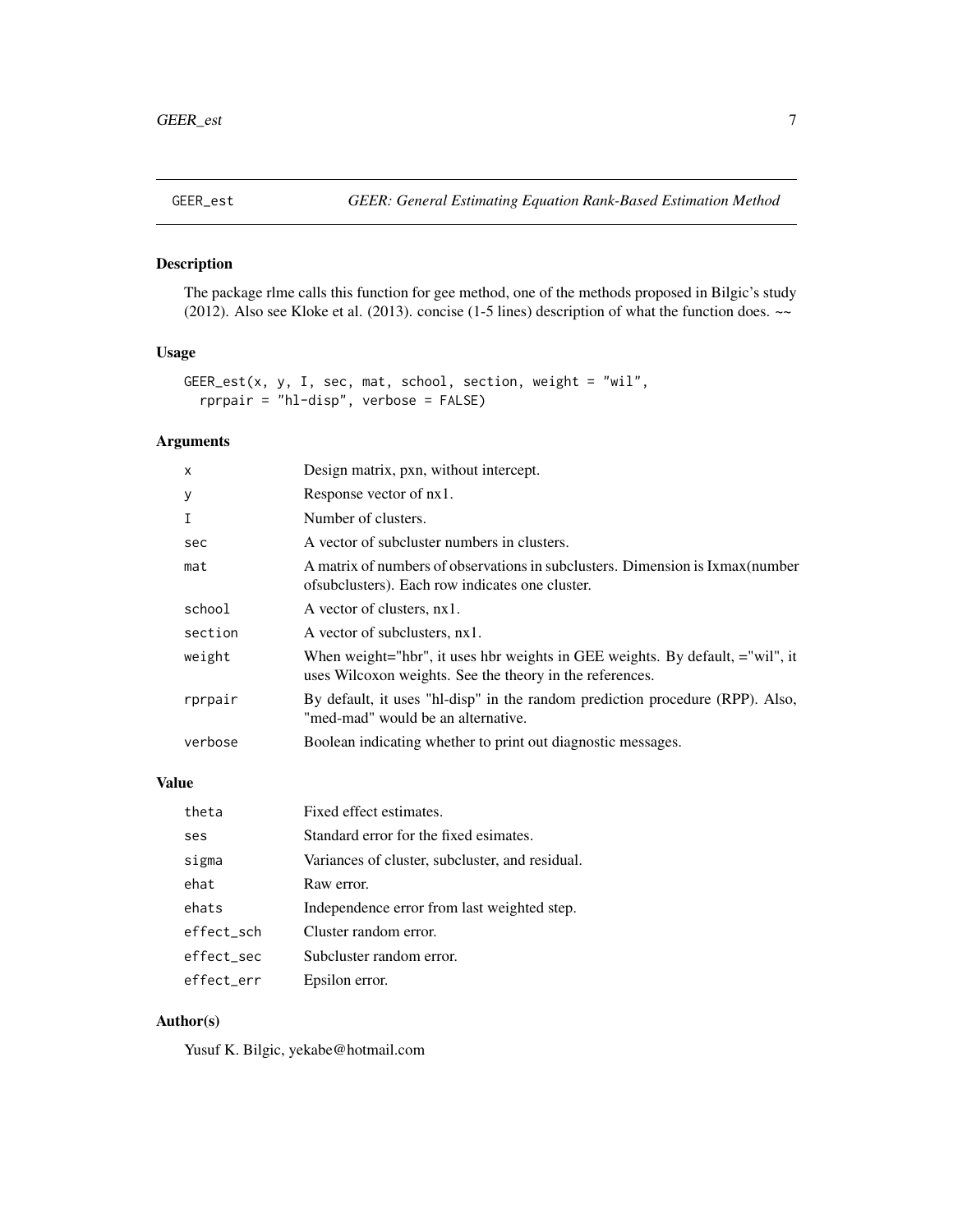# <span id="page-7-0"></span>References

Y. K. Bilgic. Rank-based estimation and prediction for mixed effects models in nested designs. 2012. URL http://scholarworks.wmich.edu/dissertations/40. Dissertation.

A. Abebe, J. W. McKean, J. D. Kloke and Y. K. Bilgic. Iterated reweighted rank-based estimates for gee models. 2013. Submitted.

#### See Also

rlme, GR\_est, JR\_est, rprmeddisp

# Examples

# See the rlme function.

getgrstplot *Q-Q Plot and Standardized Residual Plot for the GR fit.*

# Description

It gets Q-Q Plot and Standardized Residual Plot of residuals.

# Usage

```
getgrstplot(rlme.fit)
```
# Arguments

rlme.fit RLME fit object

#### Details

The fit is obtained from rlme()

# See Also

rlme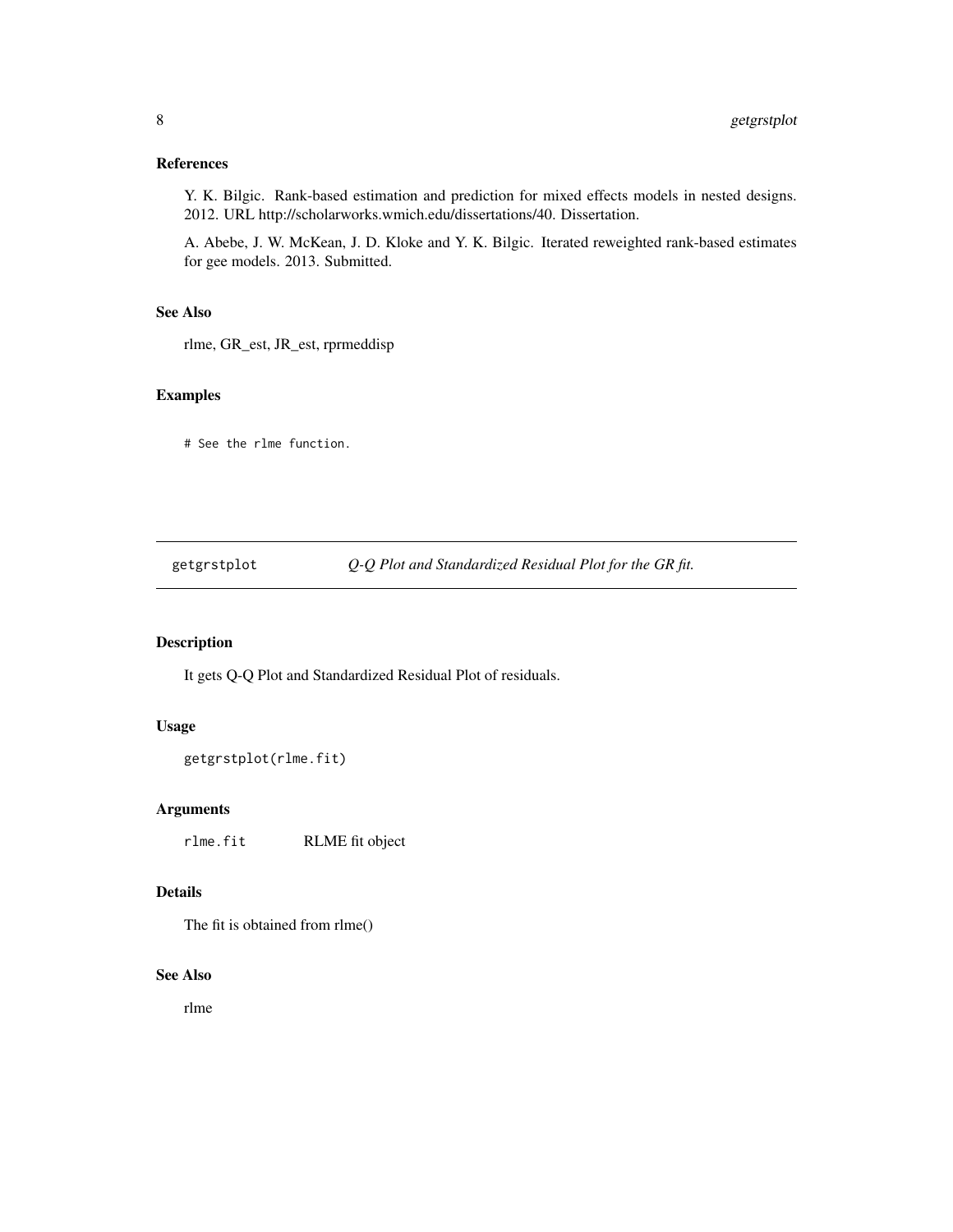<span id="page-8-0"></span>

# Description

It gets Q-Q Plot and Standardized Residual Plot of residuals. concise (1-5 lines) description of what the function does.

#### Usage

```
getlmestplot(rlme.fit)
```
# Arguments

rlme.fit The fit is obtained from rlme()

# See Also

rlme

GR\_est *GR Method*

# Description

Fits a model using the GR method

#### Usage

```
GR_est(x, y, I, sec, mat, school, section, rprpair = "hl-disp",
 verbose = FALSE)
```

| $\mathsf{x}$ | Covariate matrix or data frame.                                                                                                    |
|--------------|------------------------------------------------------------------------------------------------------------------------------------|
| У            | Response matrix or data frame.                                                                                                     |
| $\mathbf I$  | Number of clusters                                                                                                                 |
| sec          | A vector of subcluster numbers in clusters.                                                                                        |
| mat          | A matrix of numbers of observations in subclusters. Dimension is Ixmax (number<br>of subclusters). Each row indicates one cluster. |
| school       | A vector of clusters, nx1.                                                                                                         |
| section      | A vector of subclusters, nx1.                                                                                                      |
| rprpair      | By default, it uses "hl-disp" in the random prediction procedure (RPP). Also,<br>"med-mad" would be an alternative.                |
| verbose      | Boolean indicating whether to print out messages from the algorithm.                                                               |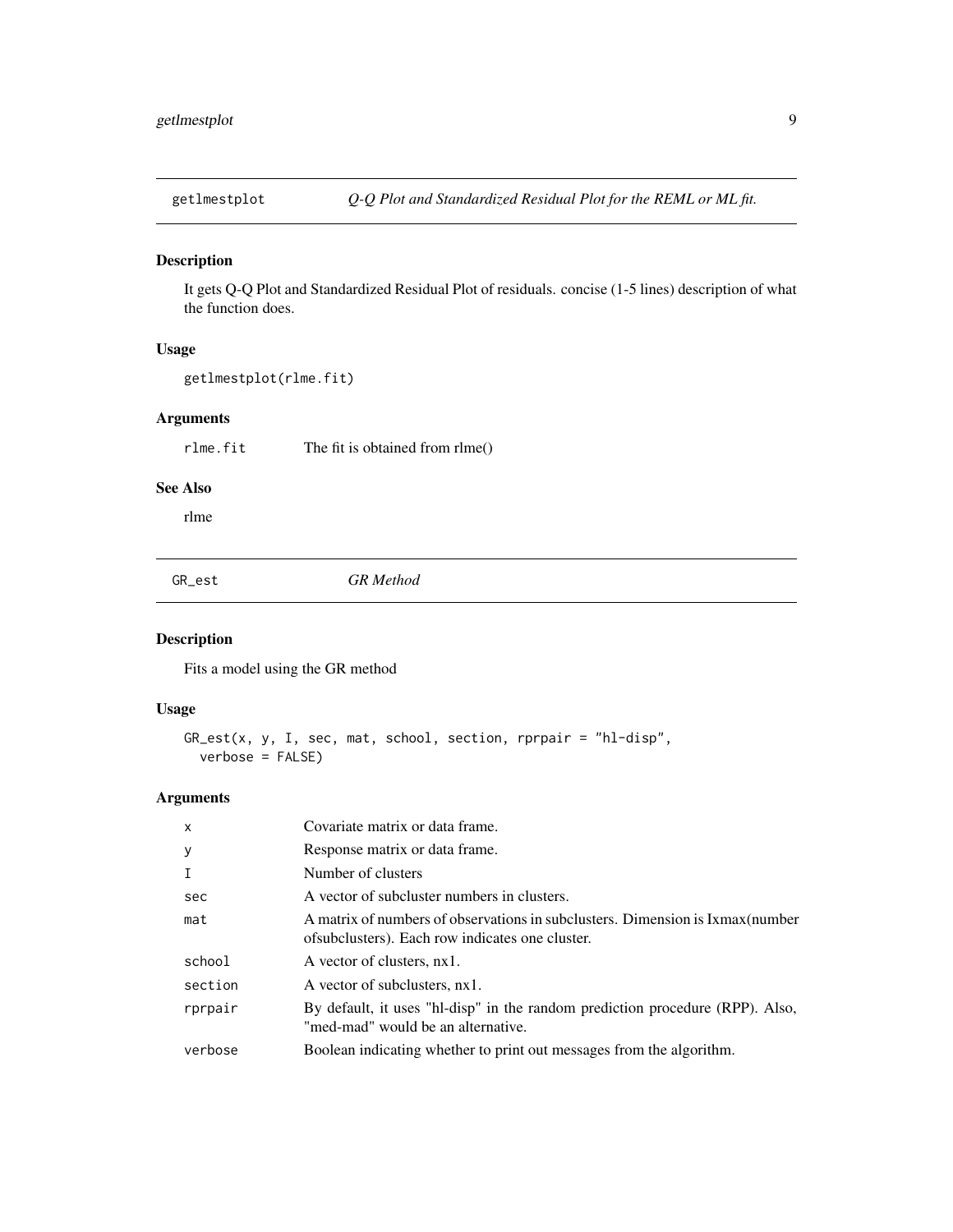# Value

| theta      | Fixed effect estimates.                         |
|------------|-------------------------------------------------|
| ses        | Standard error for the fixed esimates.          |
| sigma      | Variances of cluster, subcluster, and residual. |
| ehat       | Raw error.                                      |
| ehats      | Independence error from last weighted step.     |
| effect sch | Cluster random error.                           |
| effect sec | Subcluster random error.                        |
| effect err | Epsilon error.                                  |

# Author(s)

Yusuf Bilgic

# Examples

# See rlme function

| hbrwts_gr | <b>HBR</b> Weight |
|-----------|-------------------|
|           |                   |

# Description

Calculates hbr weights for the GEER method. This turns a vector of weights for a vector of errors. Used to make factor space more robust, up to 50% breakdown. See HM (2012) and Terpstra and McKean (2005) for details. The ww package produces this weights as well.

#### Usage

```
hbrwts_gr(xmat, y, percent = 0.95, intest = ltsreg(xmat, y)$coef)
```
# Arguments

| xmat    | Design matrix, pxn, without intercept.        |
|---------|-----------------------------------------------|
| y       | Response vector in nx1.                       |
| percent | This is $0.95$ .                              |
| intest  | This is obtained from myltsreg(xmat, y)\$coef |

# Details

The ww package explains how it is obtained.

<span id="page-9-0"></span>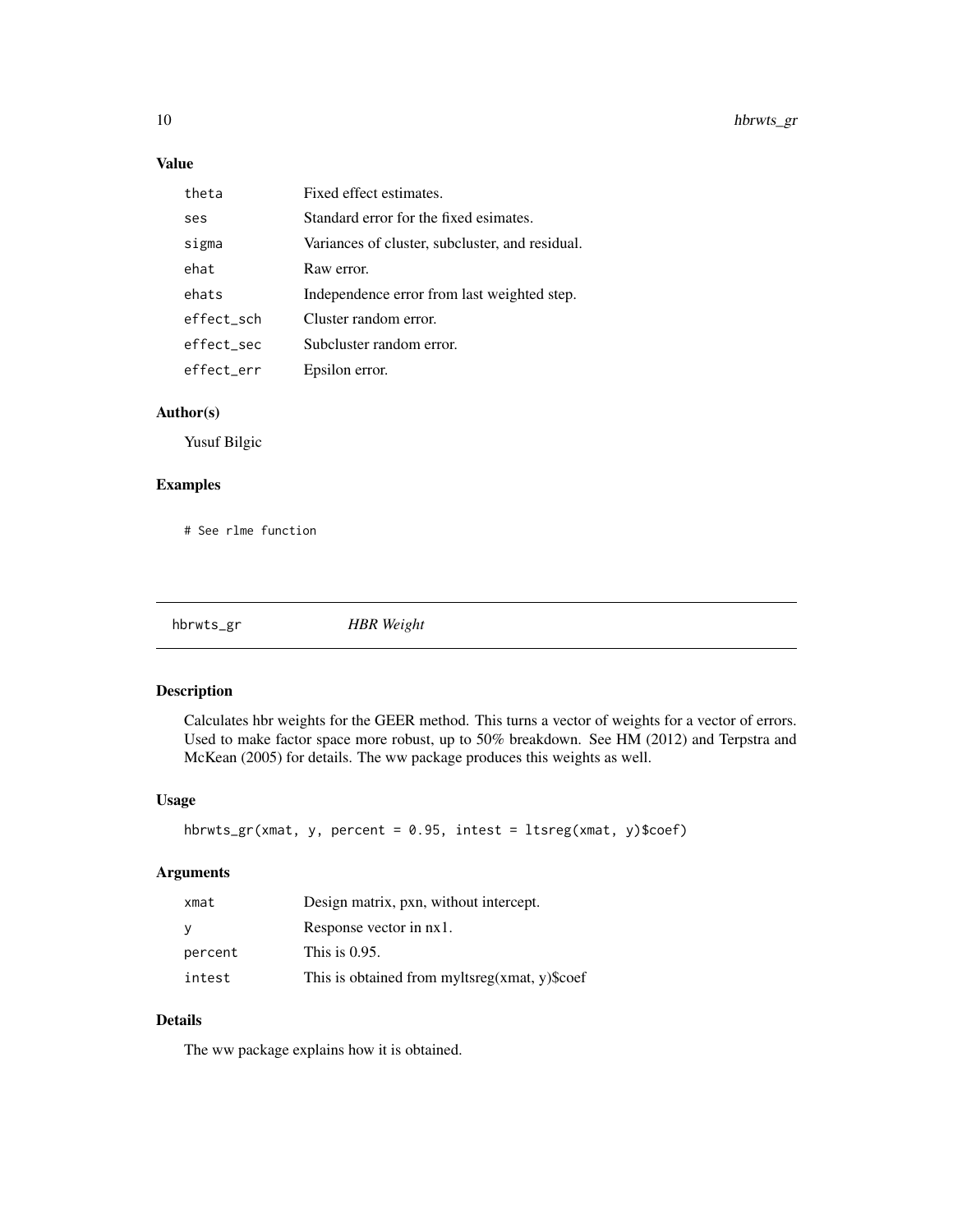#### <span id="page-10-0"></span>instruction 11

#### Author(s)

J. W. McKean

#### References

T. P. Hettmansperger and J. W. McKean. Robust Nonparametric Statistical Methods. Chapman Hall, 2012.

J. T. Terpstra and J. W. McKean. Rank-based analysis of linear models using R. Journal of Statistical Software, 14(7):1 - 26, 7 2005. ISSN 1548-7660. URL http://www.jstatsoft.org/v14/i07.

#### See Also

GEER\_est

instruction *Instruction*

#### Description

A data frame on school instruction results.

#### Format

A data frame with 1190 observations on the following 13 variables.

X a numeric vector girl a numeric vector minority a numeric vector mathkind a numeric vector mathgain a numeric vector ses a numeric vector yearstea a numeric vector mathknow a numeric vector housepov a numeric vector mathprep a numeric vector classid a numeric vector identifying the class within school schoolid a numeric vector identifying the school childid a numeric vector

#### Source

West, B., Welch, K. B., & Galecki, A. T. (2006). Linear mixed models: a practical guide using statistical software. Chapman & Hall/CRC.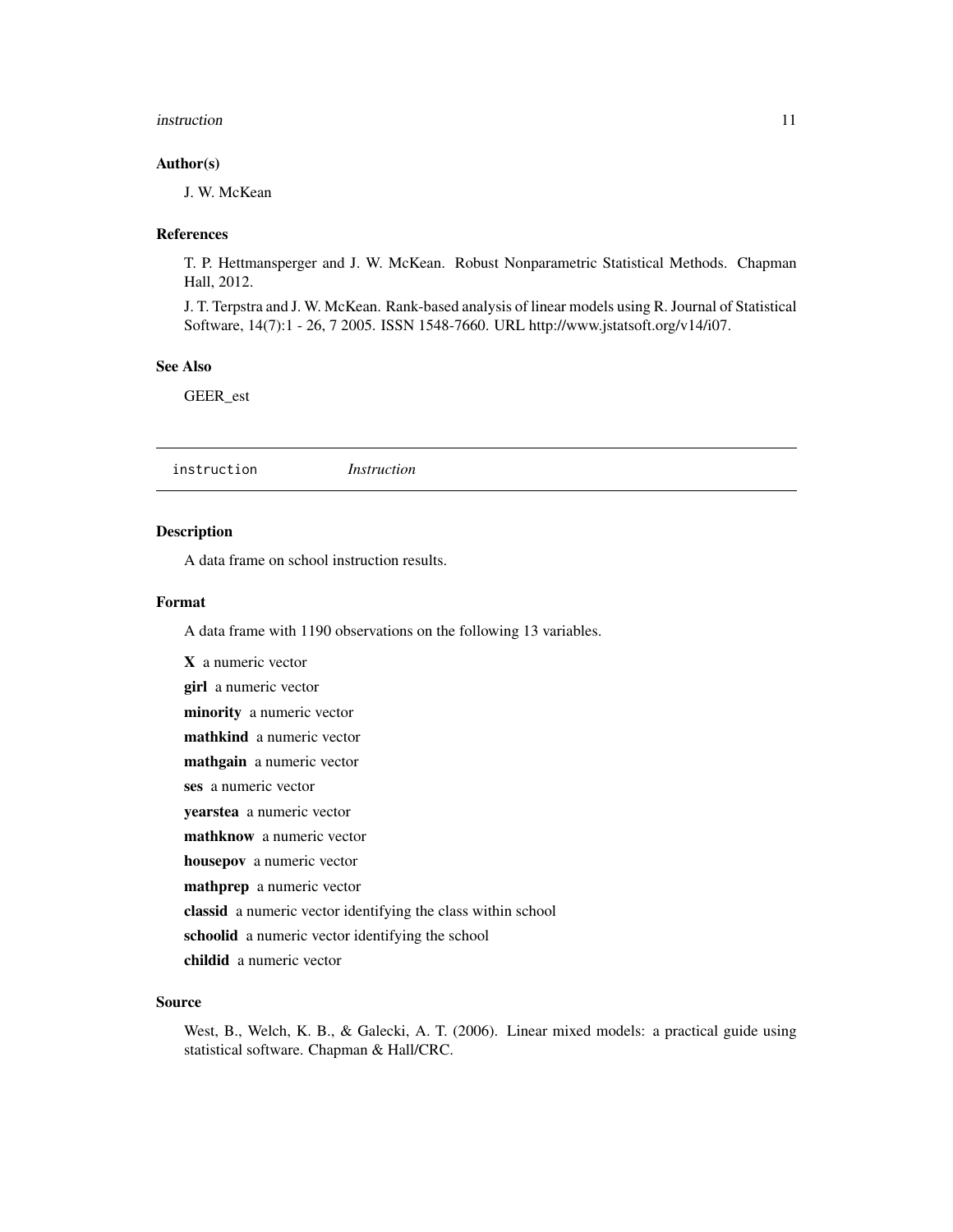# Examples

```
# The following code takes a few minutes to run.
# In the interest of saving CRAN's example testing time,
# it has been commented out. If you want to use it,
# just uncomment and run.
# data(instruction)
# attach(instruction)
# data = data.frame(
# y = mathgain,
# mathkind = mathkind,
# girl = girl,
# minority = minority,
# ses = ses,
# school = factor(schoolid),
# section = factor(classid))
# fit.rlme = rlme(y \sim 1 + mathkind + girl + minority + ses + (1 | school) + (1 | school:section),
# data = data,
# method = "gr")# summary(fit.rlme)
```
JR\_est *JR Method*

# Description

Fit a model using the JR method

#### Usage

```
JR\_est(x, y, I, sec, mat, school, section, rprpair = "hl-disp",verbose = FALSE)
```

| $\mathsf{x}$ | Covariate matrix or data frame                                                                                                                     |
|--------------|----------------------------------------------------------------------------------------------------------------------------------------------------|
| У            | Response matrix or data frame                                                                                                                      |
| Ι.           | Number of clusters.                                                                                                                                |
| sec          | A vector of subcluster numbers in clusters.                                                                                                        |
| mat          | A matrix of numbers of observations in subclusters. Dimension is Ixmax (number<br>of subclusters). Each row indicates one cluster, mat here $\sim$ |
| school       | A vector of clusters, nx1.                                                                                                                         |

<span id="page-11-0"></span>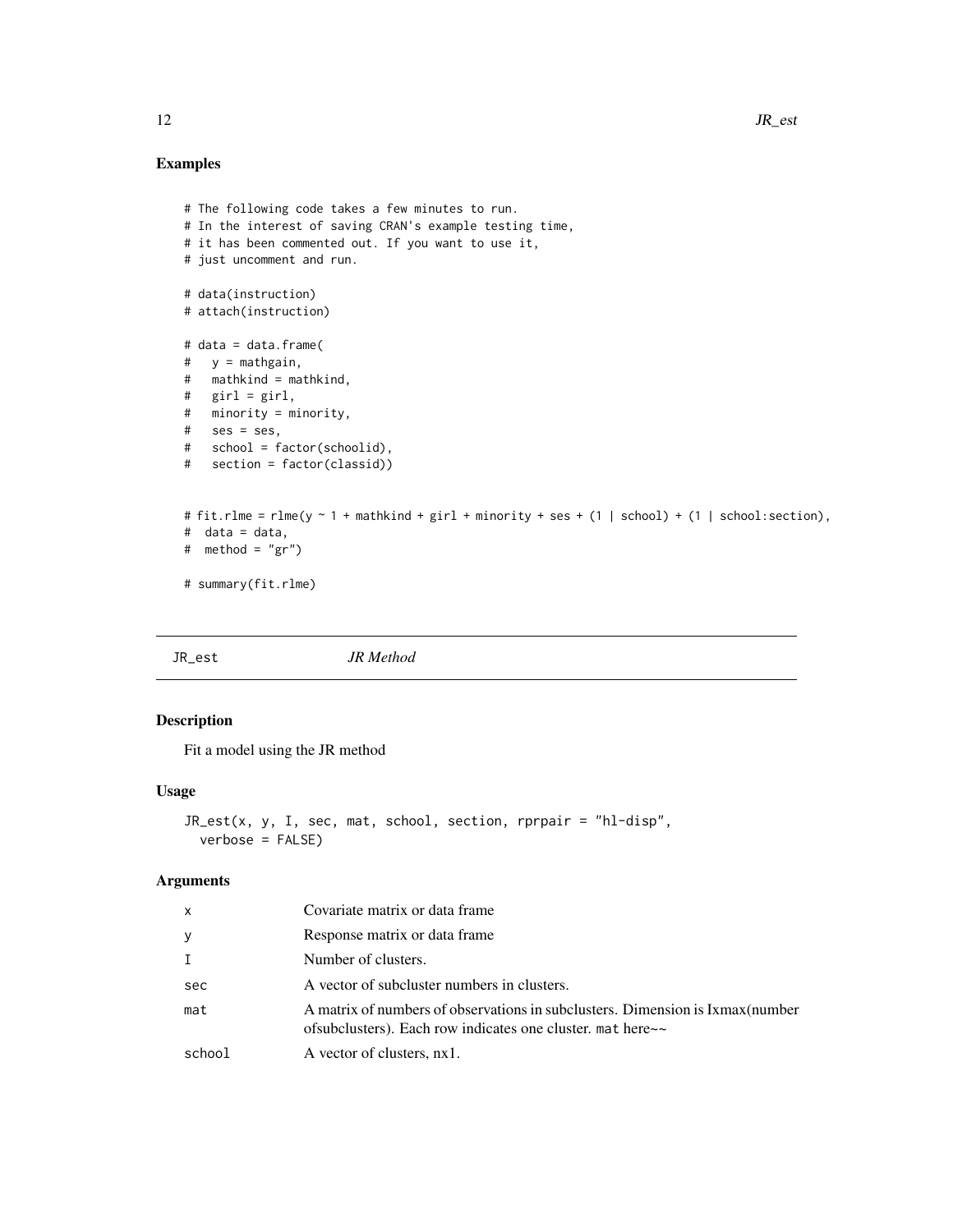#### <span id="page-12-0"></span> $lmr$  and  $13$

| section | A vector of subclusters, nx1.                                                                                       |
|---------|---------------------------------------------------------------------------------------------------------------------|
| rprpair | By default, it uses "hl-disp" in the random prediction procedure (RPP). Also,<br>"med-mad" would be an alternative. |
| verbose | Boolean indicating whether to print out diagnostic messages.                                                        |

# Value

| theta      | Fixed effect estimates.                                                    |
|------------|----------------------------------------------------------------------------|
| ses        | Standard error for the fixed esimates.                                     |
| sigma      | Covariate variance estimates using RPP (Groggel and Dubnicka's procedure). |
| ehat       | Raw error.                                                                 |
| effect_sch | Cluster random error.                                                      |
| effect_sec | Subcluster random error.                                                   |
| effect_err | Epsilon error.                                                             |

# Author(s)

Yusuf Bilgic

# See Also

rlme

lmr *Rank Based Fixed Effect Regression*

# Description

Computes rank based regression estimates for fixed effect models.

# Usage

lmr(f, data, se = FALSE, method = "L-BFGS-B")

| f      | A model formula                                                                                                                                                                                                                                              |
|--------|--------------------------------------------------------------------------------------------------------------------------------------------------------------------------------------------------------------------------------------------------------------|
| data   | Data to use for model fitting                                                                                                                                                                                                                                |
| se     | Boolean indicating whether or not to calculate standard errors for intercept and<br>slope estimates                                                                                                                                                          |
| method | Optimization method to use. Will accept any method usable by optim, e.g. one<br>of c("Nelder-Mead", "BFGS", "CG", "L-BFGS-B", "SANN", "Brent"). "BFGS"<br>or "L-BFGS-B" are reccomended. "L-BFGS-B" should be used for large datasets<br>to conserve memory. |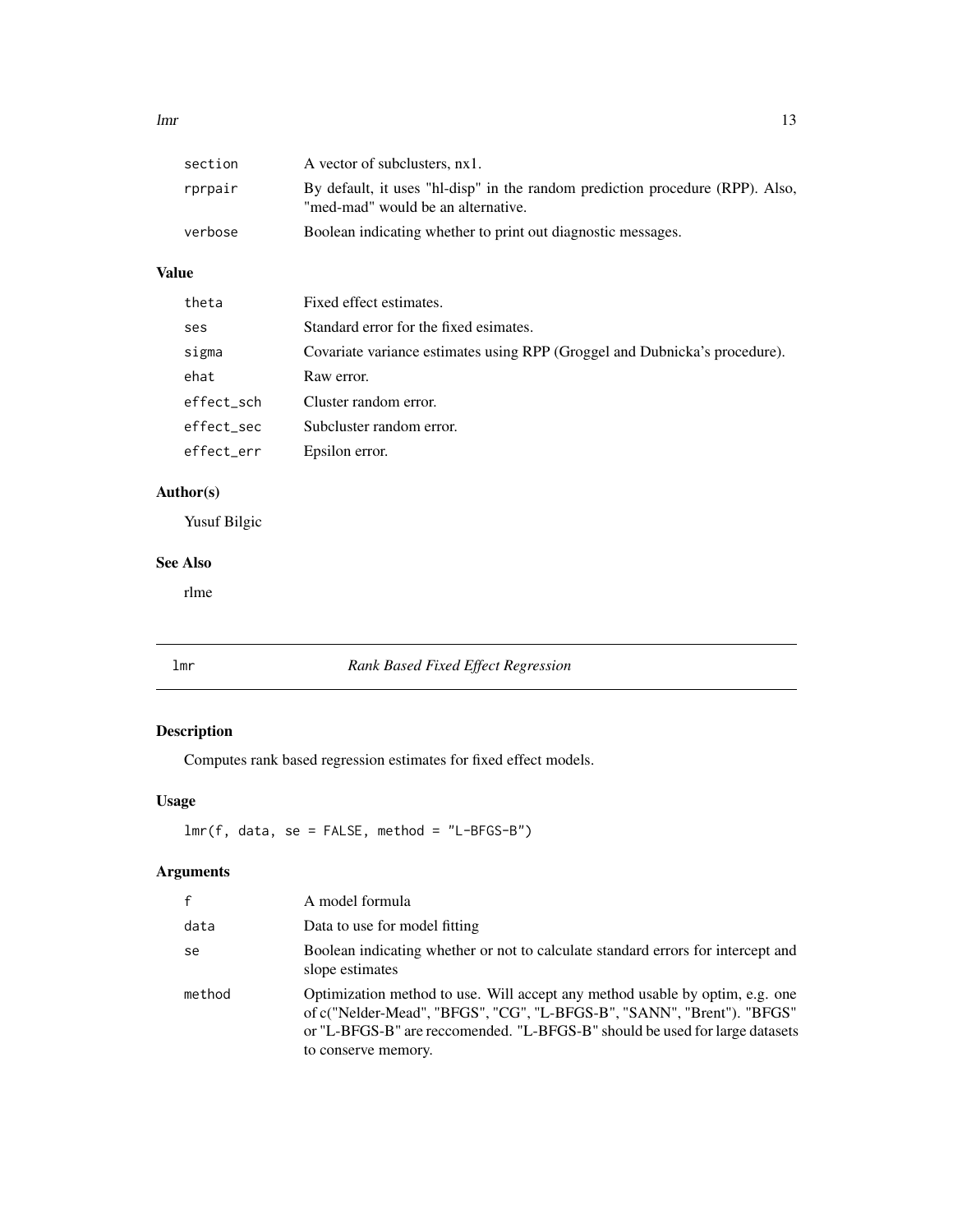# <span id="page-13-0"></span>Value

| fixed.effects | Fixed effect estimates |
|---------------|------------------------|
| ehat          | Residuals from model   |

# Author(s)

Herb Susmann

# See Also

rlme, optim

#### Examples

```
# load schools data
data(schools)
# Fit fixed effects model with lmr
lmr.fit = lmr(y ~ age + sex, data=schools)summary(lmr.fit)
# Fit with lmr and calculate standard errors
lmr.fit = lmr(y \sim age + sex, data=schools, se=TRUE)summary(lmr.fit)
```
LM\_est *Linear Model Estimation using the nlme package.*

# Description

This gets the REML or ML estimates and predictions of random effects from the nlme package. function does.

#### Usage

 $LM\_est(x, y, dat, method = "REM")$ 

| $\mathsf{x}$ | Design matrix, $(p+1)$ xn, with intercept.                                              |
|--------------|-----------------------------------------------------------------------------------------|
| <b>y</b>     | Response vector of nx1.                                                                 |
| dat          | Data frame                                                                              |
| method       | Character string indicating method to use, either "ML" or "REML" (defaults to<br>REML). |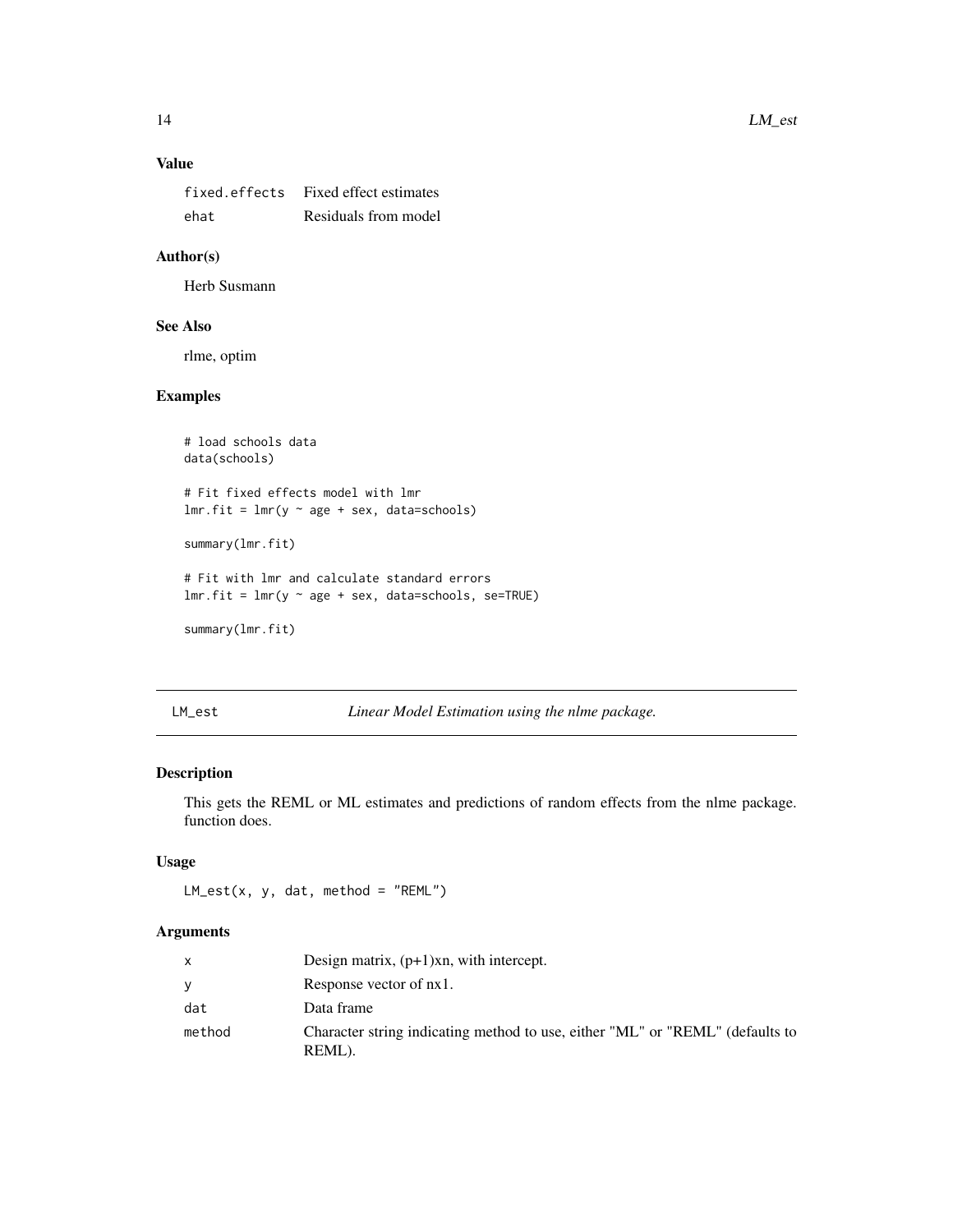# <span id="page-14-0"></span>Value

| theta      | Fixed effects esimates.           |
|------------|-----------------------------------|
| ses        | Standard error for fixed effects. |
| varb       | Variances.                        |
| sigma      | Error.                            |
| ehat       | Raw residuals                     |
| standr.lme | Standardized residual             |
| effect sch | Cluster random error.             |
| effect sec | Subcluster random error.          |
| effect err | Epsilon error.                    |

### Author(s)

Yusuf Bilgic

# References

J. Pinheiro, D. Bates, S. DebRoy, D. Sarkar and R Development Core Team. nlme linear and nonlinear mixed effects models. The R Journal, 2011. URL http://CRAN.R-project.org/package=nlme. R package version 3.1-98.

# See Also

[rlme](#page-17-1)

minimize\_dispersion *Minimize Dispersion Function*

# Description

Uses optim to find regression estimates which minimize dispersion function on X and Y input matrices

# Usage

```
minimize_dispersion(X, Y, method = "BFGS", init.guess = "quantreg",
  verbose = FALSE, se = TRUE)
```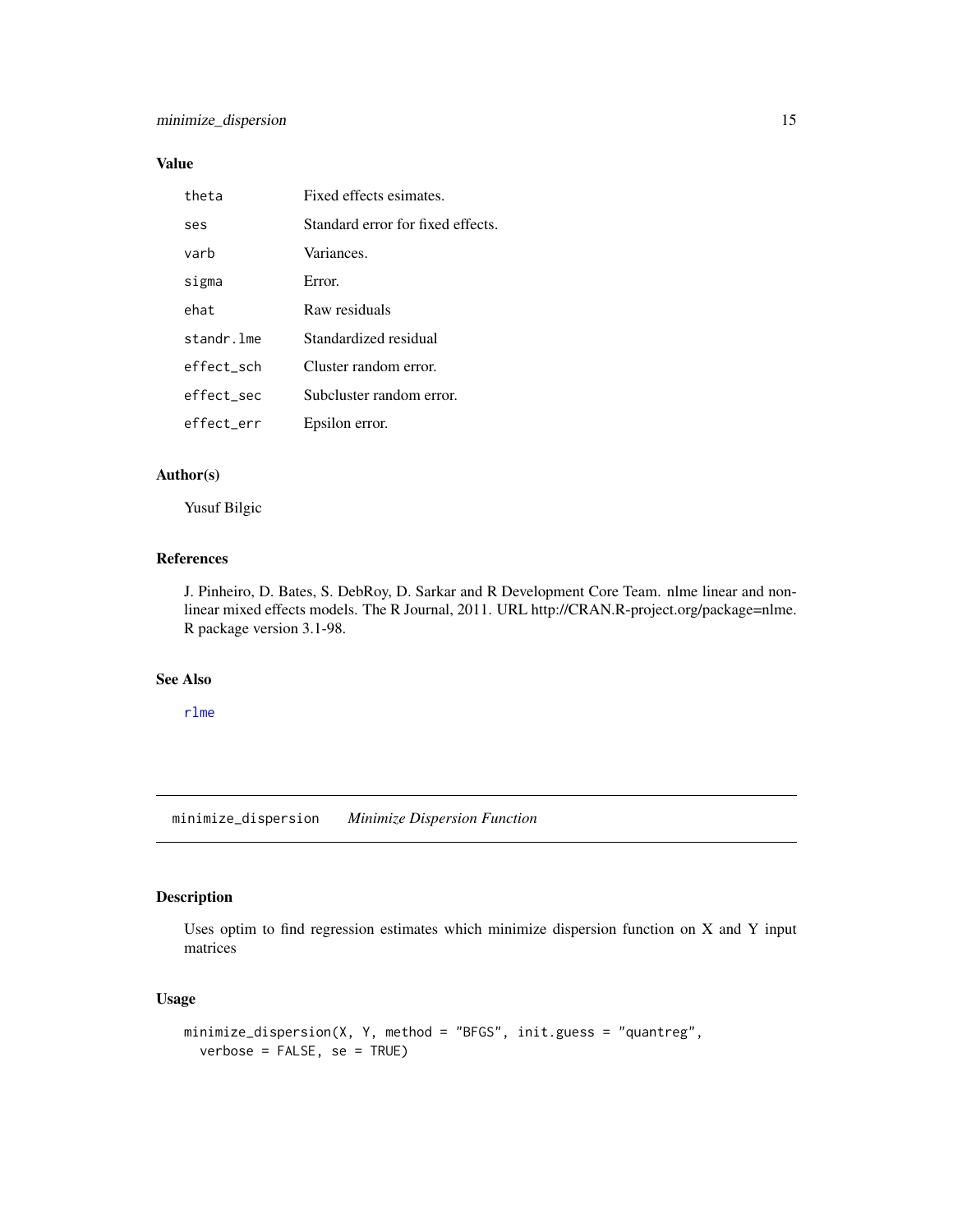# <span id="page-15-0"></span>Arguments

| X          | Input matrix                                                                                      |
|------------|---------------------------------------------------------------------------------------------------|
| Y          | Response vector                                                                                   |
| method     | Method optim should use - one of "Nelder-Mead", "BFGS", "CG", "L-BFGS-<br>B", "SANN", or "Brent". |
| init.guess | How to calculate the first regression estimate. Defaults to using quantile regres-<br>sion.       |
| verbose    | Whether to print out verbose messages.                                                            |
| se         | Whether or not to calculate standard errors of regression estimates.                              |

# Value

| theta | Regression parameter estimates |
|-------|--------------------------------|
| ehat  | Regression residuals           |

# Author(s)

Herb Susmann

<span id="page-15-1"></span>

| plot.rlme | Plot rlme Fit |  |
|-----------|---------------|--|
|           |               |  |

# Description

Generates Normal Q-Q plot of residuals from rlme fit

#### Usage

## S3 method for class 'rlme'  $plot(x, \ldots)$ 

# Arguments

| x | A list of class rlme. Store as fit.rlme. |
|---|------------------------------------------|
| . | not used                                 |

# Examples

```
data(schools)
rlme.fit = rlme(y \sim 1 + sex + age + (1 | region) + (1 | region:school), schools, method="gr")
plot(rlme.fit)
```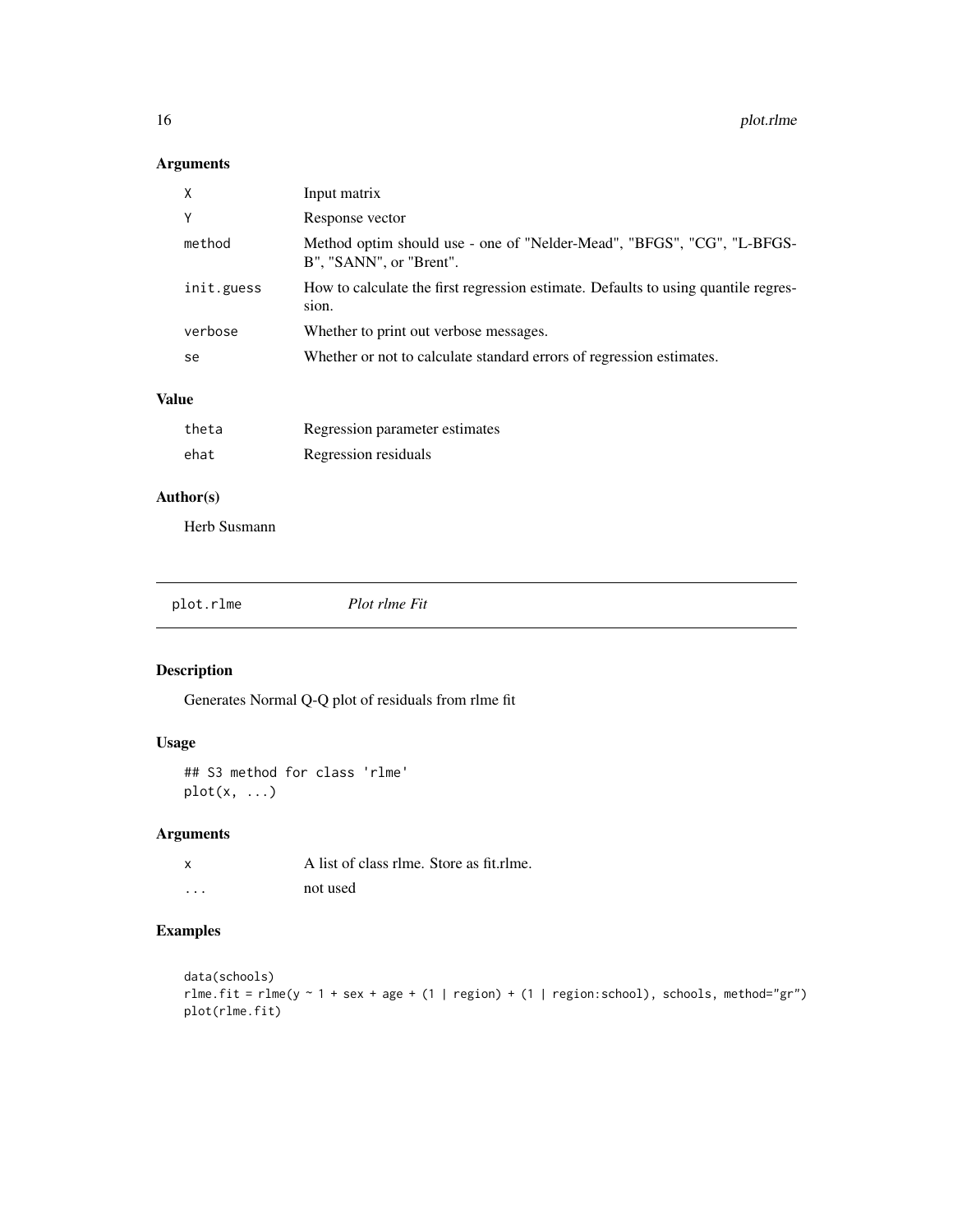<span id="page-16-0"></span>

# Description

Moment estimate version of correlation coefficient in a cluster in a three-level nested design.

#### Usage

```
rhosch(ahat, school, section)
```
# Arguments

| ahat    | A vector of scores. Wilcoxon scores are used in the package. |
|---------|--------------------------------------------------------------|
| school  | A vector of clusters.                                        |
| section | A vector of subclusters.                                     |

#### References

Y. K. Bilgic. Rank-based estimation and prediction for mixed effects models in nested designs. 2012. URL http://scholarworks.wmich.edu/dissertations/40. Dissertation.

| rhosect | <b>Subcluster Correlation Coefficient Estimate</b> |
|---------|----------------------------------------------------|
|---------|----------------------------------------------------|

# Description

Moment estimate version of correlation coefficient in a subcluster in a three-level nested design.

#### Usage

rhosect(ahat, school, section)

#### Arguments

| ahat    | A vector of scores. Wilcoxon scores are used in the package. |
|---------|--------------------------------------------------------------|
| school  | A vector of clusters.                                        |
| section | A vector of subclusters.                                     |

#### References

Y. K. Bilgic. Rank-based estimation and prediction for mixed effects models in nested designs. 2012. URL http://scholarworks.wmich.edu/dissertations/40. Dissertation.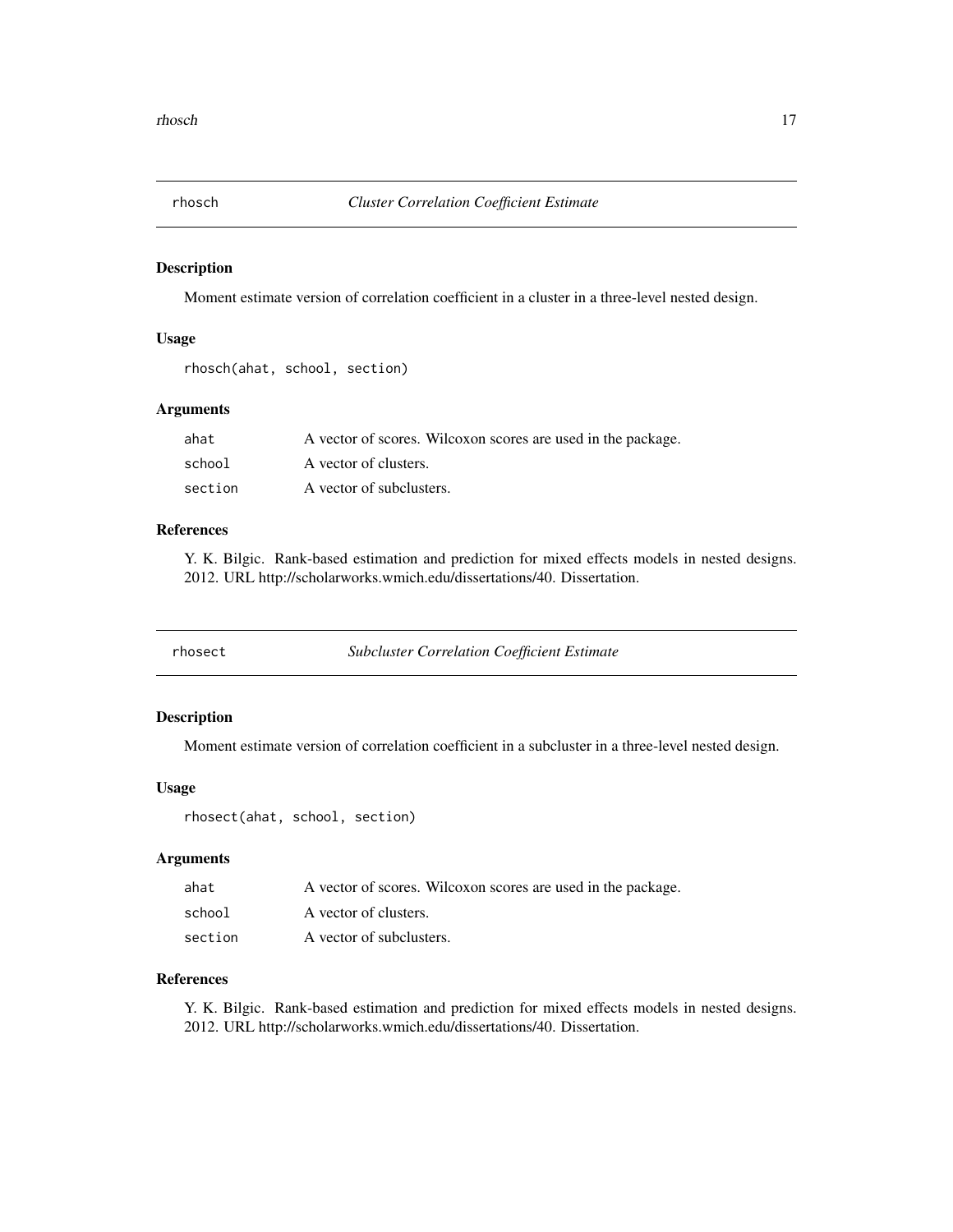#### <span id="page-17-1"></span><span id="page-17-0"></span>Description

This function estimates fixed effects and predicts random effects in two- and three-level random effects nested models using three rank-based fittings (GR, GEER, JR) via the prediction method algorithm RPP.

#### Usage

```
rlmef, data, method = "gr", print = FALSE, na omit = TRUE,weight = "wil", rprpair = "hl-disp", verbose = FALSE)
```
#### Arguments

| f          | An object of class formula describing the mixed effects model. The syntax is<br>same as in the lme4 package. Example: $y \sim 1 + \text{sex} + \text{age} + (1 \mid \text{region}) + (1 \mid \text{resp.})$<br>region:school) - sex and age are the fixed effects, region and school are the<br>nested random effects, school is nested within region. |
|------------|--------------------------------------------------------------------------------------------------------------------------------------------------------------------------------------------------------------------------------------------------------------------------------------------------------------------------------------------------------|
| data       | The dataframe to analyze. Data should be cleaned prior to analysis: cluster and<br>subcluster columns are expected to be integers and in order (e.g. all clusters and<br>subclusters)                                                                                                                                                                  |
| method     | string indicating the method to use (one of "gr", "jr", "reml", and "geer"). de-<br>faults to "gr".                                                                                                                                                                                                                                                    |
| print      | Whether or not to print a summary of results. Defaults to false.                                                                                                                                                                                                                                                                                       |
| $na.$ omit | Whether or not to omit rows containing NA values. Defaults to true.                                                                                                                                                                                                                                                                                    |
| weight     | When weight="hbr", it uses hbr weights in GEE weights. By default, ="wil", it<br>uses Wilcoxon weights. See the theory in the references.                                                                                                                                                                                                              |
| rprpair    | By default, it uses "hl-disp" in the random prediction procedure (RPP). Also,<br>"med-mad" would be an alternative.                                                                                                                                                                                                                                    |
| verbose    | Boolean indicating whether to print out diagnostic messages.                                                                                                                                                                                                                                                                                           |

# Details

The iterative methods GR and GEER can be quite slow for large datasets; try JR for faster analysis. If you want to use the GR method, try using rprpair='med-mad'. This method avoids building a NxN covariance matrix which can quickly become unwieldly with large data.

#### Value

The function returns a list of class "rlme". Use summary.rlme to see a summary of the fit.

| formula | The model formula. |
|---------|--------------------|
| method  | The method used.   |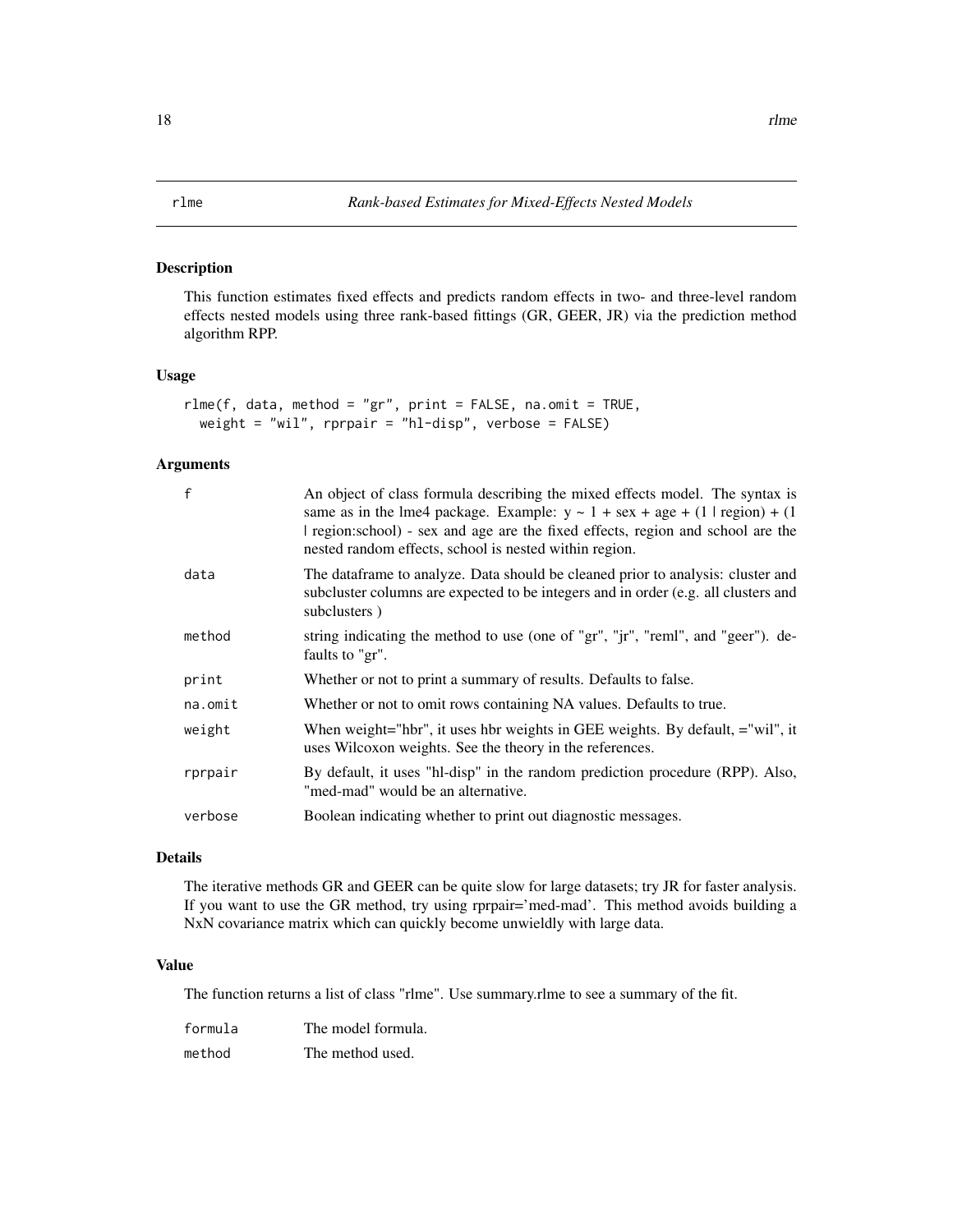| fixed.effects            | Estimate of fixed effects.                                  |  |
|--------------------------|-------------------------------------------------------------|--|
|                          | random.effects Estimate of random effects.                  |  |
| standard.residual        |                                                             |  |
|                          | Residuals.                                                  |  |
| intra.class.correlations |                                                             |  |
|                          | Intra/inter-class correlationa estimates obtained from RPP. |  |
| t.value                  | t-values.                                                   |  |
| p.value                  | p-values.                                                   |  |
| location                 | Location.                                                   |  |
| scale                    | Scale.                                                      |  |
| У                        | The response variable y.                                    |  |
| num.obs                  | Number of observations in provided dataset.                 |  |
| num.clusters             | The number of clusters.                                     |  |
| num.subclusters          |                                                             |  |
|                          | The number of subclusters.                                  |  |
| effect.err               | Effect from error.                                          |  |
|                          | effect.cluster Effect from cluster.                         |  |
| effect.subcluster        |                                                             |  |
|                          | Effect from subcluster.                                     |  |
| var.b                    | Variances of fixed effects estimate (Beta estimates).       |  |
| xstar                    | Weighted design matrix with error covariance matrix.        |  |
| ystar                    | Weighted response vector with its covariance matrix.        |  |
| ehat                     | The raw residual.                                           |  |
| ehats                    | The raw residual after weighted step. Scaled residual.      |  |

# Author(s)

Yusuf Bilgic <yekabe@hotmail.com> and Herb Susmann <hps1@geneseo.edu>

# References

Y. K. Bilgic. Rank-based estimation and prediction for mixed effects models in nested designs. 2012. URL http://scholarworks.wmich.edu/dissertations/40. Dissertation.

T. P. Hettmansperger and J. W. McKean. Robust Nonparametric Statistical Methods. Chapman Hall, 2012.

# See Also

summary.rlme, plot.rlme, compare.fits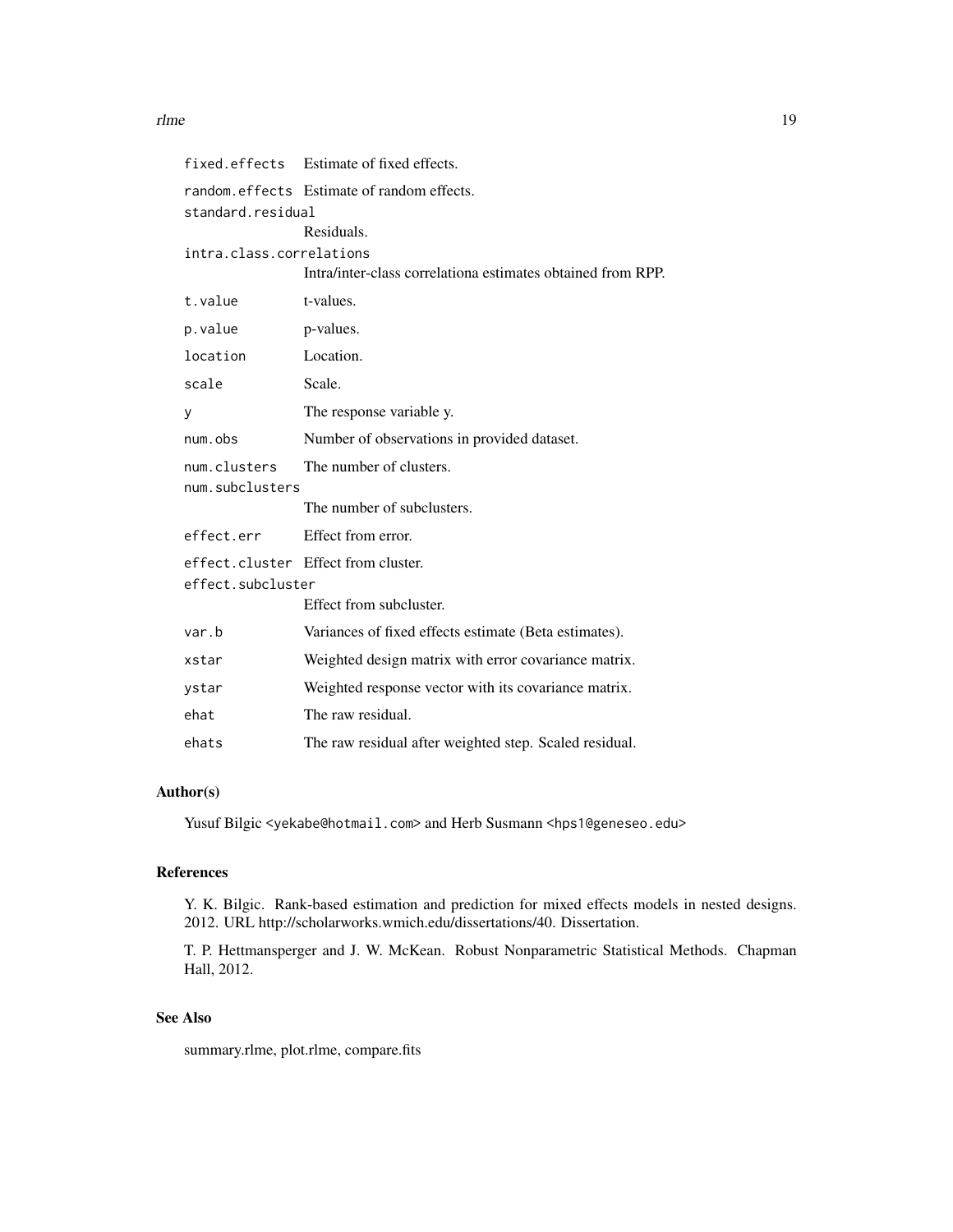```
data(schools)
```
rlme.fit = rlme(y  $\sim$  1 + sex + age + (1 | region) + (1 | region:school), schools, method="gr") summary(rlme.fit)

```
# Try method="geer", "reml", "ml" and "jr" along with
# rprpair="hl-disp" (not robust), and "med-mad" (robust),
# weight="hbr" is for the gee method.
```
# <span id="page-19-1"></span>rpr *Cluster and Subcluster effects*

#### Description

Partitions model residuals into cluster and subcluster effects using RPP algorithm.

#### Usage

rpr(f, resd, data, rprpair = "hl-disp")

# Arguments

| $\mathsf{f}$ | A model formula which specifices the random effects (see example)                                                                            |
|--------------|----------------------------------------------------------------------------------------------------------------------------------------------|
| resd         | The residuals from the fitted model                                                                                                          |
| data         | The data the model was fitted on                                                                                                             |
| rprpair      | Character string indicating the location and scale parameters to use. Default to<br>"hl-disp", but may also be "med-mad". See Bilgic (2012). |

#### Value

| siga2   | Variance from cluster                                                      |
|---------|----------------------------------------------------------------------------|
| sigw2   | Variance from subcluster                                                   |
| sigmae2 | Remaining variance not accounted for by variance of cluster and subcluster |

#### Author(s)

J. W. McKean and Y. K. Bilgic

#### References

Y. K. Bilgic. Rank-based estimation and prediction for mixed effects models in nested designs. 2012. URL http://scholarworks.wmich.edu/dissertations/40. Dissertation.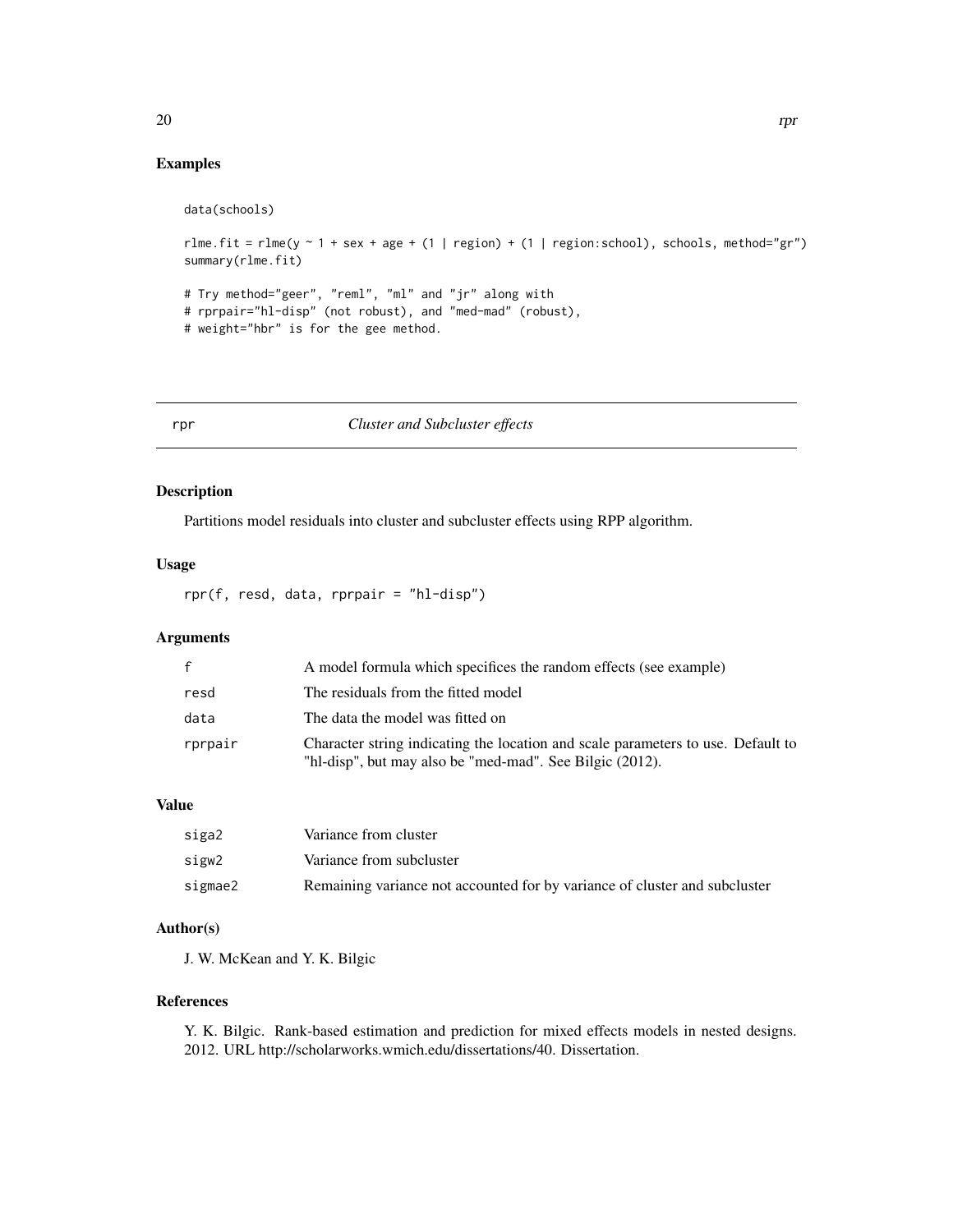#### <span id="page-20-0"></span>rprmeddis 21

#### See Also

rprmeddis, dispvar

#### Examples

```
# Load school data
data(schools)
# Fit fixed effects model with lmr
lmr.fit = lmr(y ~ age + sex, data=schools)# Three level design
# Partition residuals into school and region effects with rpp algorithm
rpr(y \sim age + sex + (1 | school) + (1 | school:region), lmr.fit$ehat, schools)
# Two level design
# Estimate variance in residuals from school
rpr(y \sim age + sex + (1 | school), lmr.fit$ehat, schools)
```
rprmeddis *Rprmeddis*

#### Description

Robust rank-based prediction algorithm that gets predictions for random errors in three-level nested design. It needs one location and scale estimators. Hodges-Lehmann location estimate and dispersion functional estimate pair is called with rprpair="hl-disp" -by default- ; median and MAD pair is called with rprpair="med-mad" in rlme().

#### Usage

rprmeddis(I, sec, mat, ehat, location, scale, rprpair = "hl-disp")

| T        | Number of clusters.                                                                                                                                                                                                                  |
|----------|--------------------------------------------------------------------------------------------------------------------------------------------------------------------------------------------------------------------------------------|
| sec      | A vector of subcluster numbers in clusters.                                                                                                                                                                                          |
| mat      | A matrix of numbers of observations in subclusters. Dimension is Ixmax (number<br>of subclusters). Each row indicates one cluster.                                                                                                   |
| ehat     | The residuals that inherits random effects and error effect to be predicted.                                                                                                                                                         |
| location | If location = scale = 1 then use Median and MAD in RPP If location = scale = 2<br>then use HL $\&$ Dispvar in RPP Note: this is deprecated. You should specify the<br>location $\&$ scale parameters by using the rprpair parameter. |
| scale    | 1 means mad, 2 means disp as scale estimators                                                                                                                                                                                        |
| rprpair  | Character string indicating the location and scale parameters to use. Default to<br>"hl-disp", but may also be "med-mad". See Bilgic (2012).                                                                                         |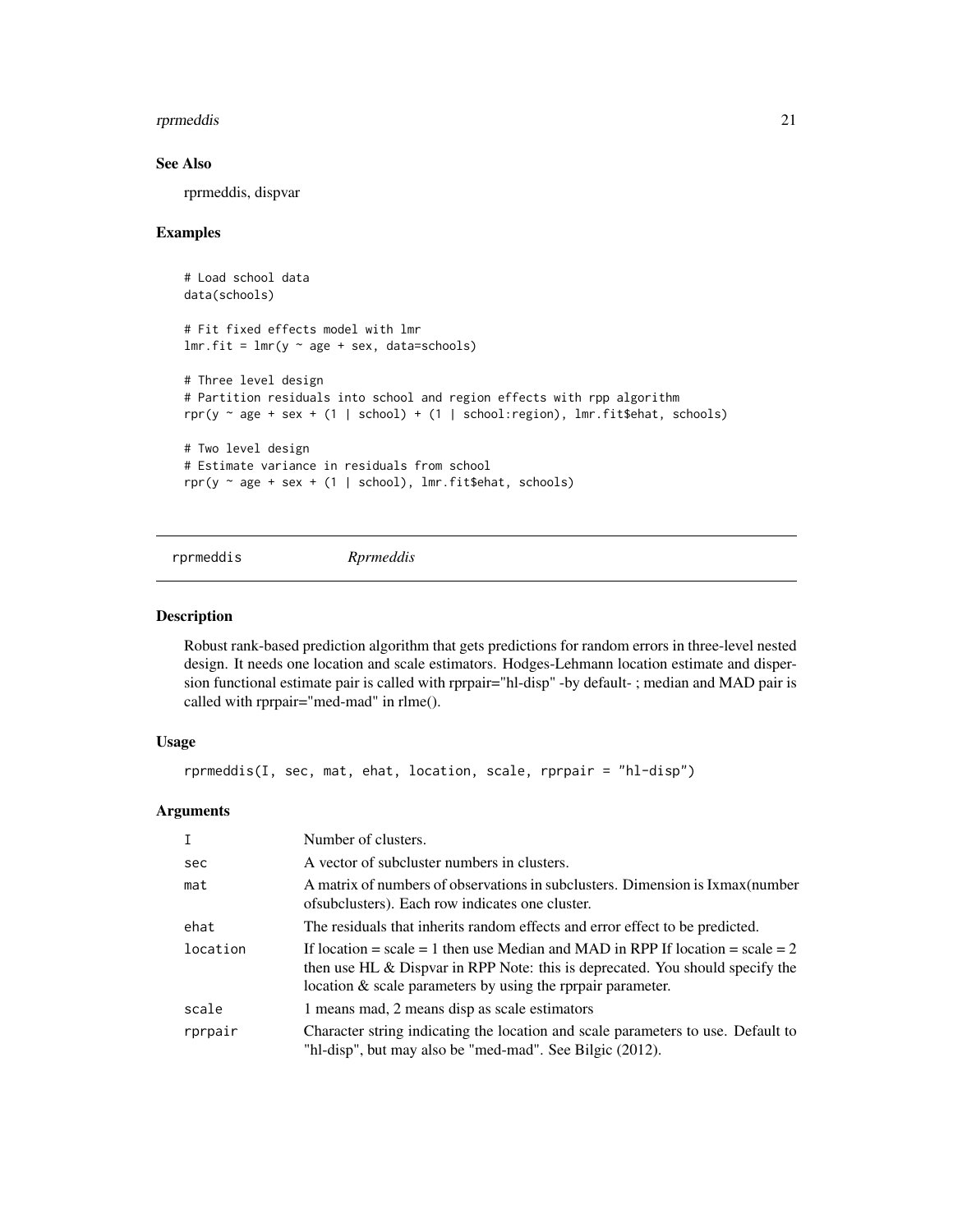#### <span id="page-21-0"></span>Details

The rprmeddisp() function yields predictions of random effects and errors vectors along with scale estimates in each level. This function was designed for three-level nested design. See rprmeddisp2() in the package, this is for two-level nested design.

#### Author(s)

Yusuf Bilgic <yekabe@hotmail.com>

#### References

Y. K. Bilgic. Rank-based estimation and prediction for mixed effects models in nested designs. 2012. URL http://scholarworks.wmich.edu/dissertations/40. Dissertation.

#### See Also

[rpr](#page-19-1) [dispvar](#page-4-1)

schools *PISA Literacy Data*

#### Description

The data in Program for International Assessment (PISA) on academic proficiency in schools around the world.

#### Format

A data frame with 334 observations on the following 6 variables.

y a numeric vector indicating student literacy

socio a numeric vector

sex a numeric vector

age a numeric vector

region a numeric vector indicating four regions

school a numeric vector indicating the schools within region

#### References

OECD (2010). PISA 2009 Results. http://www.oecd.org/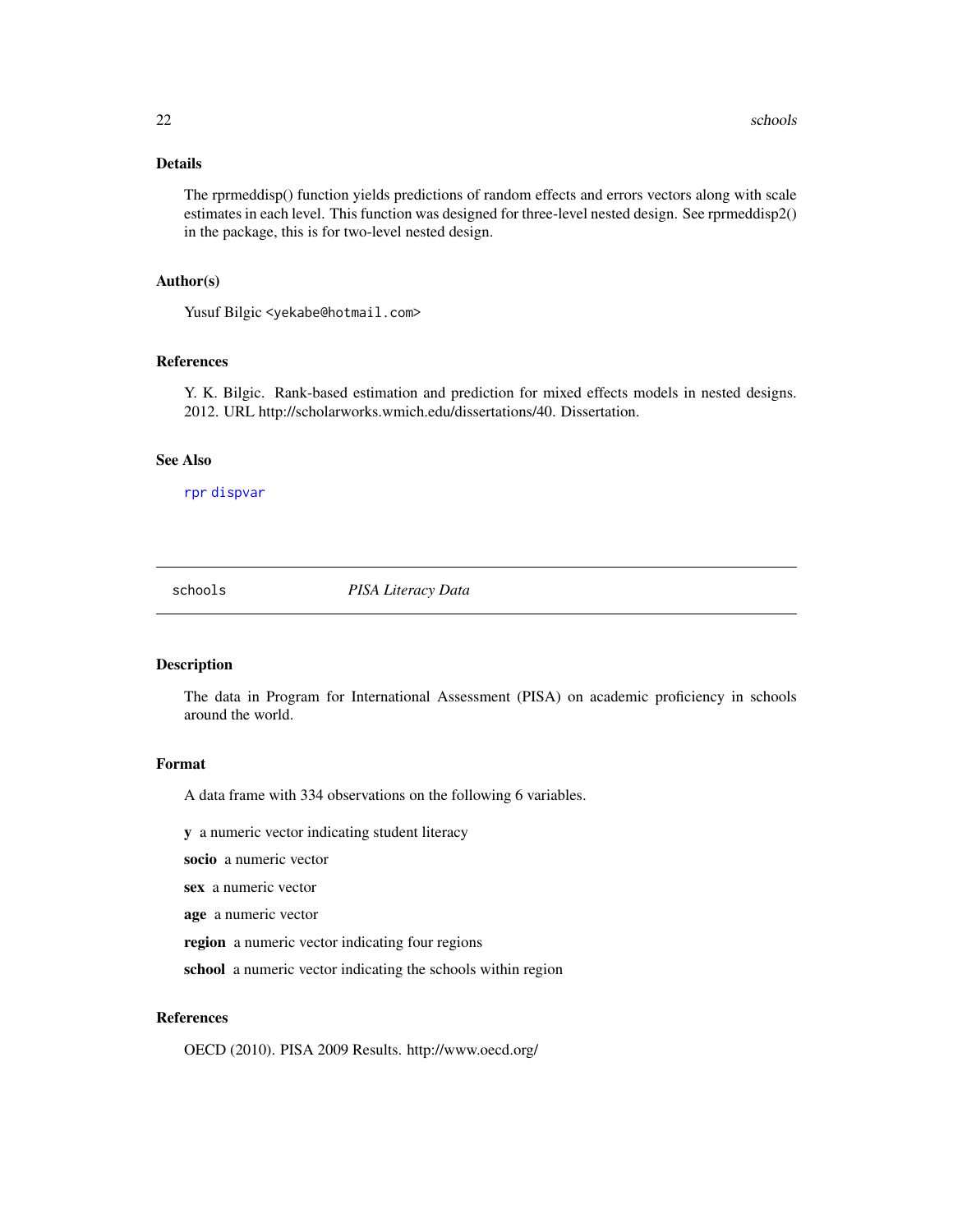# <span id="page-22-0"></span>stanresidgr 23

## Examples

```
#
# The example takes a few seconds to run, so in order to
# save CRAN's testing time it has been commented out.
# To run, simply uncomment and execute.
#
# data(schools)
# rlme.fit = rlme(y \sim 1 + sex + age + (1 | region) + (1 | region:school),
# schools, method="gr")
# summary(rlme.fit)
```
stanresidgr *Calculate Standard Residuals*

# Description

Standardizes the residuals obtained from the GR fitting.

#### Usage

```
stanresidgr(x, y, resid, delta = 0.8, param = 2, conf = 0.95)
```
#### Arguments

| $\boldsymbol{\mathsf{x}}$ | Design matrix.                                  |
|---------------------------|-------------------------------------------------|
| y                         | Response vector.                                |
| resid                     | Residuals obtained from the rank-based fitting. |
| delta                     | See HM (2012).                                  |
| param                     | See HM (2012).                                  |
| conf                      | See HM (2012).                                  |

# Author(s)

J. W. McKean

#### References

T. P. Hettmansperger and J. W. McKean. Robust Nonparametric Statistical Methods. Chapman Hall, 2012.

Y. K. Bilgic. Rank-based estimation and prediction for mixed effects models in nested designs. 2012. URL http://scholarworks.wmich.edu/dissertations/40. Dissertation.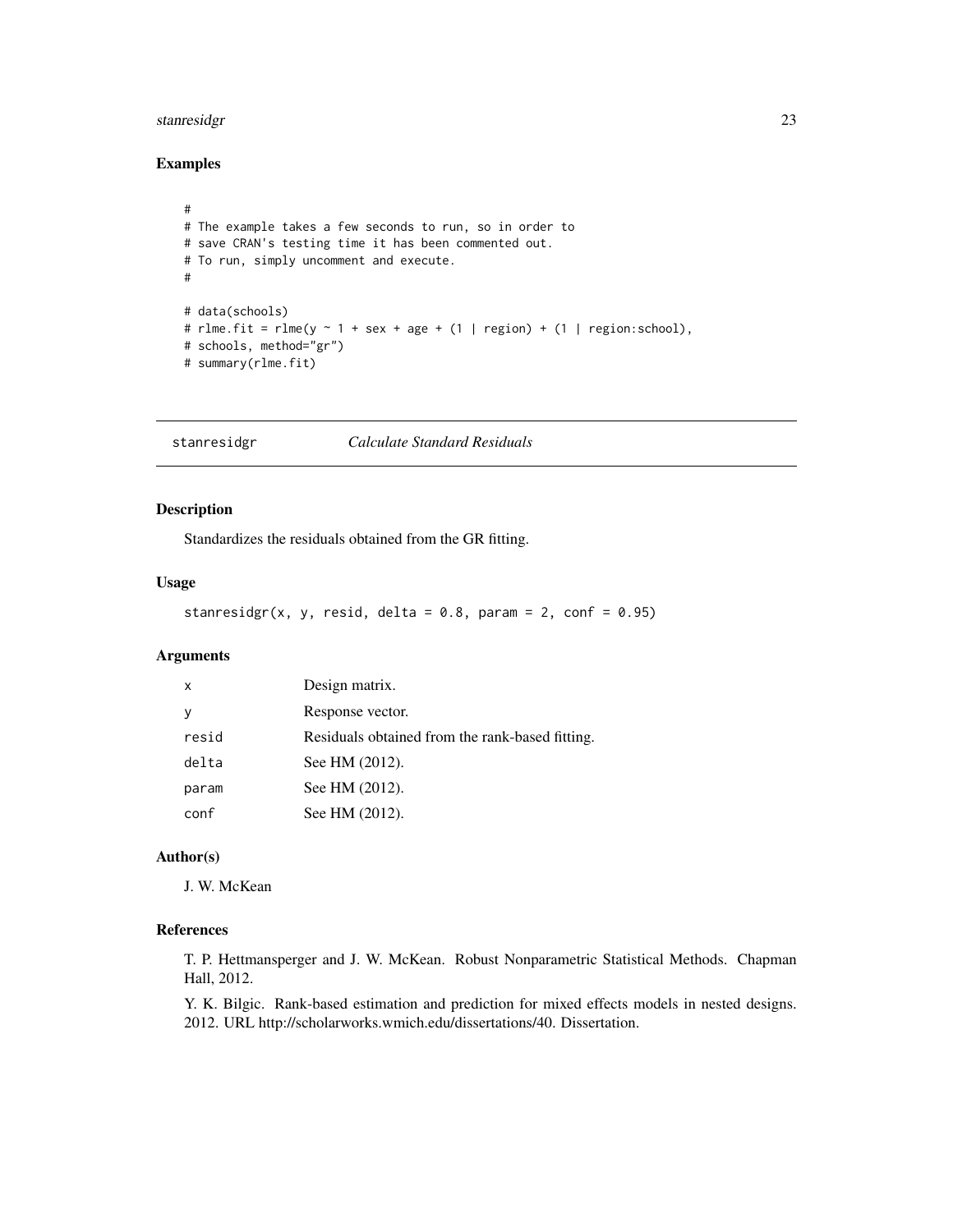<span id="page-23-0"></span>summary.rlme *rlme Summary*

# Description

Summarizes a model fit from the rmle function

#### Usage

## S3 method for class 'rlme' summary(object, ...)

# Arguments

| object | A list of class rlme |
|--------|----------------------|
| .      | not used             |

# Author(s)

Herb Susmann <hps1@geneseo.edu>

#### See Also

[rlme](#page-17-1) [plot.rlme](#page-15-1)

wilonestep *Wilcoxon estimate for independent linear models*

# Description

This function gets weighted rank based fittings.

#### Usage

wilonestep(y, x)

#### Arguments

|   | Response vector of nx1.                |
|---|----------------------------------------|
| X | Design matrix, pxn, without intercept. |

# References

J. T. Terpstra and J. W. McKean. Rank-based analysis of linear models using R. Journal of Statistical Software, 14(7) 1 – 26, 7 2005. ISSN 1548-7660. URL http://www.jstatsoft.org/v14/i07.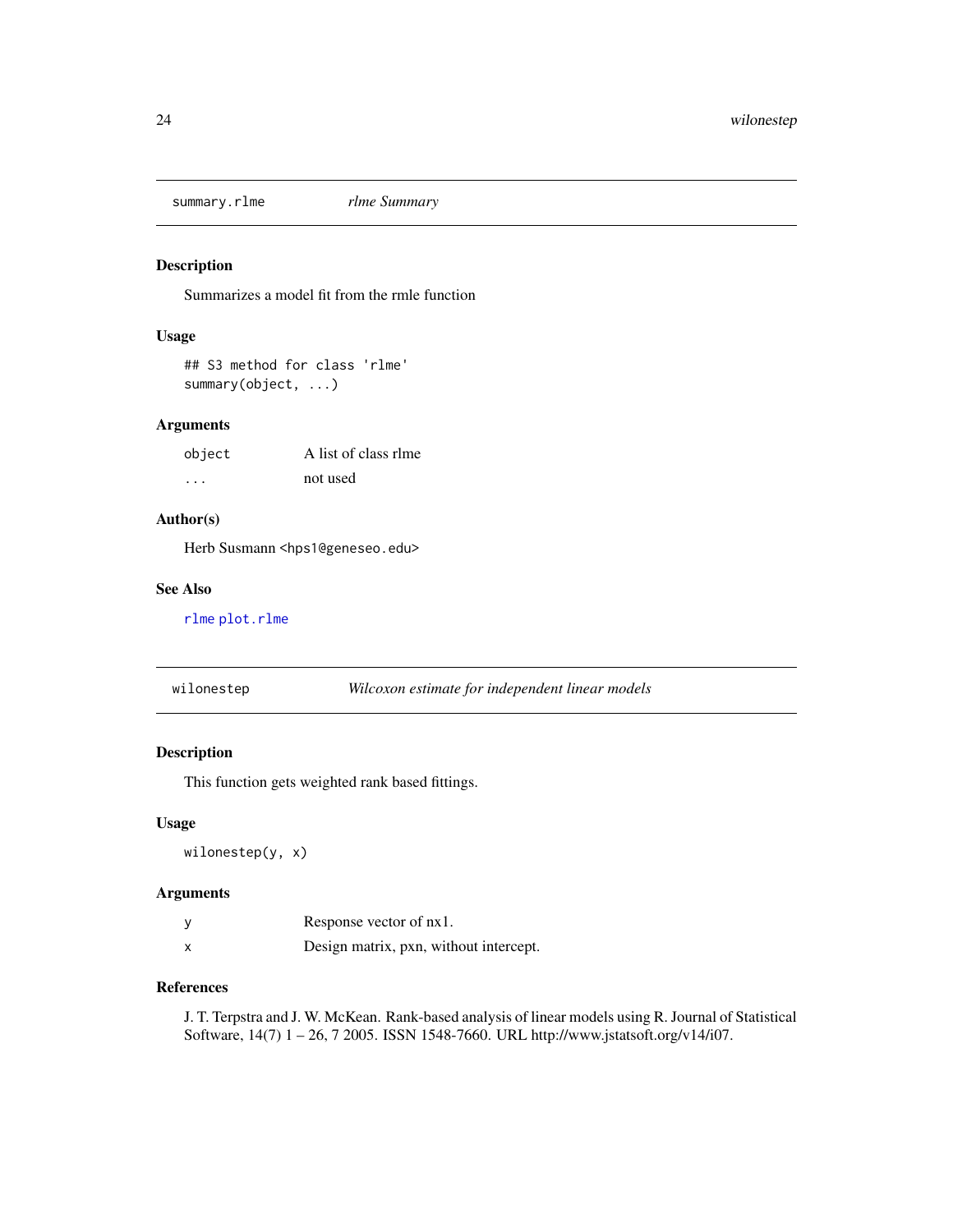<span id="page-24-0"></span>

#### Description

Gets weighted rank based fittings for nested designs.

#### Usage

```
wilstep(I, sec, mat, init = F, y, x, sigmaa2 = 1, sigmaw2 = 1,
  sigmae2 = 1, thetaold = c(0), eps = 1e-04, iflag2 = 0,
  rprpair = "hl-disp")
```
#### Arguments

| I        | Number of clusters.                                                                                                                |
|----------|------------------------------------------------------------------------------------------------------------------------------------|
| sec      | A vector of subcluster numbers in clusters.                                                                                        |
| mat      | A matrix of numbers of observations in subclusters. Dimension is Ixmax (number<br>of subclusters). Each row indicates one cluster. |
| init     | boolean                                                                                                                            |
| У        | Response vector of nx1.                                                                                                            |
| X        | Design matrix, pxn, without intercept.                                                                                             |
| sigmaa2  | Initial sigma for cluster in three-level design.                                                                                   |
| sigmaw2  | Initial sigma for subcluster in three-level design.                                                                                |
| sigmae2  | Initial sigma for error in three-level design.                                                                                     |
| thetaold | Initial input.                                                                                                                     |
| eps      | Epsilon value                                                                                                                      |
| iflag2   | y or n                                                                                                                             |
| rprpair  | Either 'hl-disp' or 'med-mad'                                                                                                      |

#### Details

Initial inputs are from the independent model.

#### Author(s)

J. W. McKean and Y. K. Bilgic

#### References

Y. K. Bilgic and J. W. McKean. Iteratively reweighted generalized rank-based method in mixed models. 2013. Under preperation.

J. T. Terpstra and J. W. McKean. Rank-based analysis of linear models using R. Journal of Statistical Software, 14(7) 1 - 26, 7 2005. ISSN 1548-7660. URL http://www.jstatsoft.org/v14/i07.